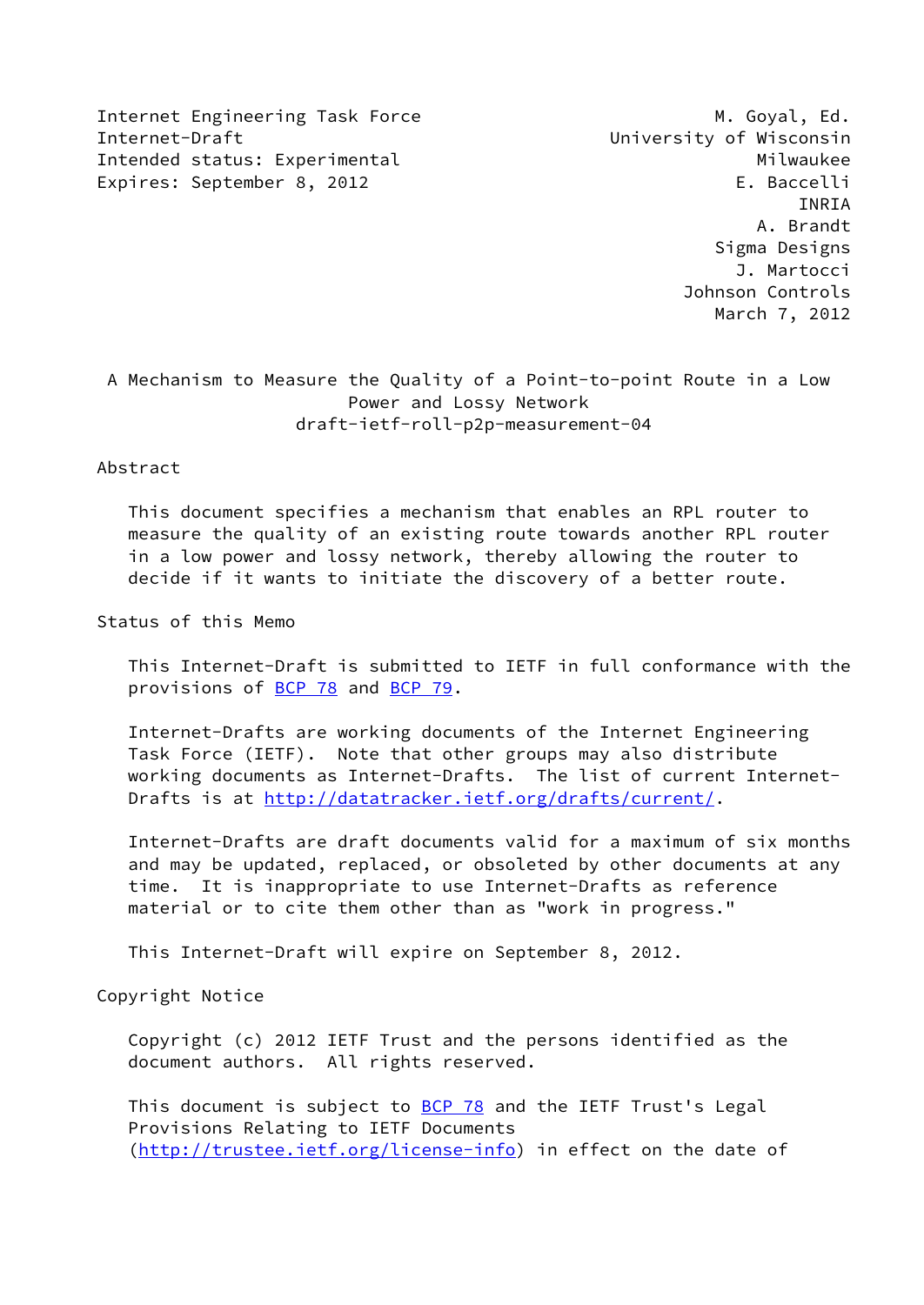publication of this document. Please review these documents carefully, as they describe your rights and restrictions with respect to this document. Code Components extracted from this document must include Simplified BSD License text as described in Section 4.e of the Trust Legal Provisions and are provided without warranty as described in the Simplified BSD License.

# Table of Contents

| 1.                                                                                            |  |
|-----------------------------------------------------------------------------------------------|--|
|                                                                                               |  |
| 2.                                                                                            |  |
| $\underline{3}$ . The Measurement Object (MO) 4                                               |  |
|                                                                                               |  |
|                                                                                               |  |
| $\underline{4}$ . Originating a Measurement Request 9                                         |  |
| 4.1. To Measure A Hop-by-hop Route with a Global                                              |  |
|                                                                                               |  |
| 4.2. To Measure A Hop-by-hop Route with a Local                                               |  |
|                                                                                               |  |
| $4.3.$ To Measure A Source Route $\cdots$ 11                                                  |  |
| $\overline{5}$ . Processing a Measurement Request at an Intermediate Router 12                |  |
| 5.1. Determining Next Hop For An MO Measuring A Source Route . 13                             |  |
| Determining Next Hop For An MO Measuring A Hop-by-hop<br>5.2.                                 |  |
|                                                                                               |  |
|                                                                                               |  |
| 6.                                                                                            |  |
| Processing a Measurement Request at the Target 15<br>7.                                       |  |
| Processing a Measurement Reply at the Origin 16<br>8.                                         |  |
| Security Considerations $\ldots \ldots \ldots \ldots \ldots \ldots \ldots \frac{16}{2}$<br>9. |  |
| IANA Considerations $\ldots \ldots \ldots \ldots \ldots \ldots \ldots \ldots \frac{17}{17}$   |  |
|                                                                                               |  |
|                                                                                               |  |
|                                                                                               |  |
| 11.2. Informative References 18                                                               |  |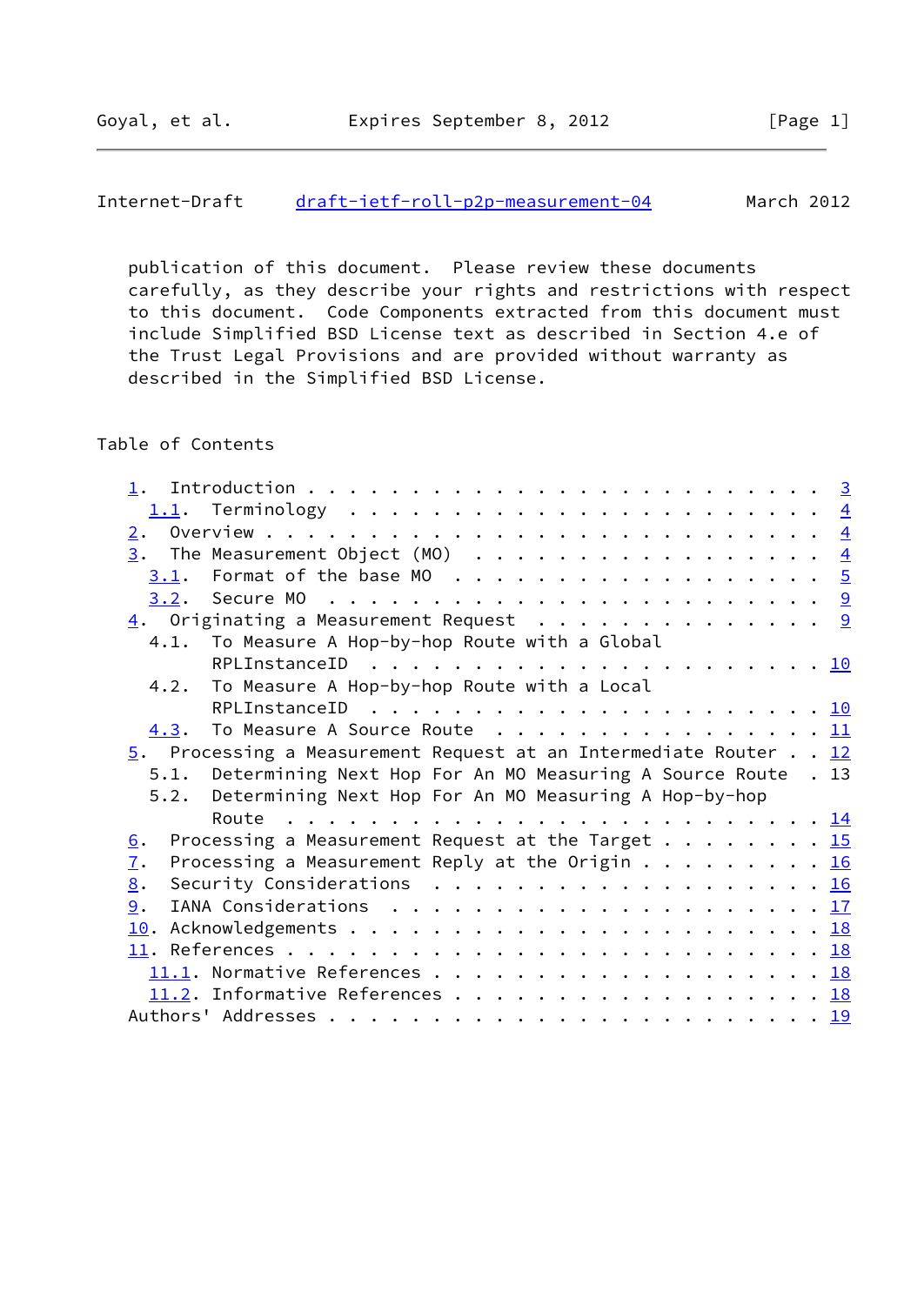Goyal, et al. Expires September 8, 2012 [Page 2]

<span id="page-2-1"></span>Internet-Draft [draft-ietf-roll-p2p-measurement-04](https://datatracker.ietf.org/doc/pdf/draft-ietf-roll-p2p-measurement-04) March 2012

### <span id="page-2-0"></span>[1](#page-2-0). Introduction

 Point to point (P2P) communication between arbitrary routers in a Low power and Lossy Network (LLN) is a key requirement for many applications [\[RFC5826](https://datatracker.ietf.org/doc/pdf/rfc5826)][RFC5867]. RPL [[I-D.ietf-roll-rpl\]](#page-19-5), the IPv6 Routing Protocol for LLNs, constrains the LLN topology to a Directed Acyclic Graph (DAG) built to optimize the routing costs to reach the DAG's root. The P2P routing functionality, available under RPL, has the following key limitations:

- o The P2P routes are restricted to use the DAG links only. Such P2P routes may potentially be suboptimal and may lead to traffic congestion near the DAG root.
- o RPL is a proactive routing protocol and hence requires all P2P routes to be established ahead of the time they are used. Many LLN applications require the ability to establish P2P routes "on demand".

 To ameliorate situations, where the core RPL's P2P routing functionality does not meet the application requirements, [\[I-D.ietf-roll-p2p-rpl](#page-19-6)] describes P2P-RPL, an extension to core RPL. P2P-RPL provides a reactive mechanism to discover P2P routes that meet the specified routing constraints [\[I-D.ietf-roll-routing-metrics](#page-19-7)]. In some cases, the application requirements or the LLN's topological features allow a router to infer these routing constraints implicitly. For example, the application may require the end-to-end loss rate and/or latency along the route to be below certain thresholds or the LLN topology may be such that a router can safely assume its destination to be less than a certain number of hops away from itself.

When the existing routes are deemed unsatisfactory but the router does not implicitly know the routing constraints to be used in P2P- RPL route discovery, it may be necessary for the router to measure the aggregated values of the routing metrics along the existing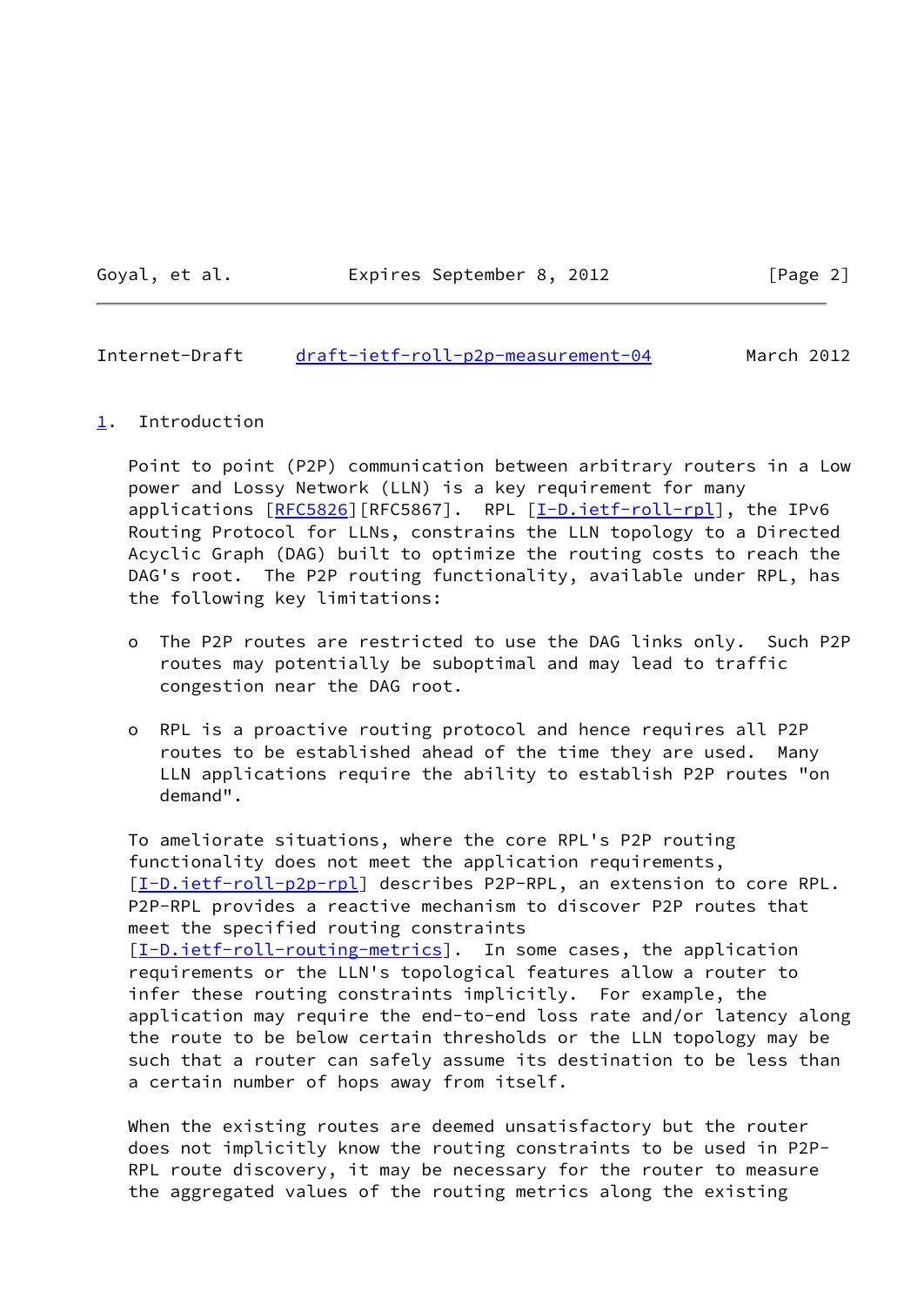route. This knowledge will allow the router to frame reasonable routing constraints to discover a better route using P2P-RPL. For example, if the router determines the aggregate ETX [\[I-D.ietf-roll-routing-metrics](#page-19-7)] along an existing route to be "x", it can use "ETX  $\leq x \times y$ ", where y is a certain fraction, as the routing constraint for use in P2P-RPL route discovery. Note that it is important that the routing constraints are not overly strict; otherwise the P2P-RPL route discovery may fail even though a route, much better than the one currently being used, exists.

 This document specifies a mechanism that enables an RPL router to measure the aggregated values of the routing metrics along an

| Goyal, et al. |  |  | Expires September 8, 2012 |  |  | [Page 3] |  |
|---------------|--|--|---------------------------|--|--|----------|--|
|---------------|--|--|---------------------------|--|--|----------|--|

<span id="page-3-1"></span>Internet-Draft [draft-ietf-roll-p2p-measurement-04](https://datatracker.ietf.org/doc/pdf/draft-ietf-roll-p2p-measurement-04) March 2012

 existing route to another RPL router in an LLN, thereby allowing the router to decide if it wants to discover a better route using P2P-RPL and determine the routing constraints to be used for this purpose.

#### <span id="page-3-0"></span>[1.1](#page-3-0). Terminology

 The key words "MUST", "MUST NOT", "REQUIRED", "SHALL", "SHALL NOT", "SHOULD", "SHOULD NOT", "RECOMMENDED", "NOT RECOMMENDED", "MAY", and "OPTIONAL" in this document are to be interpreted as described in [\[RFC2119](https://datatracker.ietf.org/doc/pdf/rfc2119)].

 Additionally, this document uses terminology from [\[I-D.ietf-roll-terminology](#page-20-1)], [\[I-D.ietf-roll-rpl\]](#page-19-5) and [\[I-D.ietf-roll-p2p-rpl](#page-19-6)]. The following terms, originally defined in [\[I-D.ietf-roll-p2p-rpl](#page-19-6)], are redefined in the following manner.

 Origin: The origin refers to the RPL router that initiates the measurement process defined in this document and is the start point of the P2P route being measured.

 Target: The target refers to the RPL router at the end point of the P2P route being measured.

 Intermediate Router: An RPL router, other than the origin and the target, on the P2P route being measured.

<span id="page-3-2"></span>[2](#page-3-2). Overview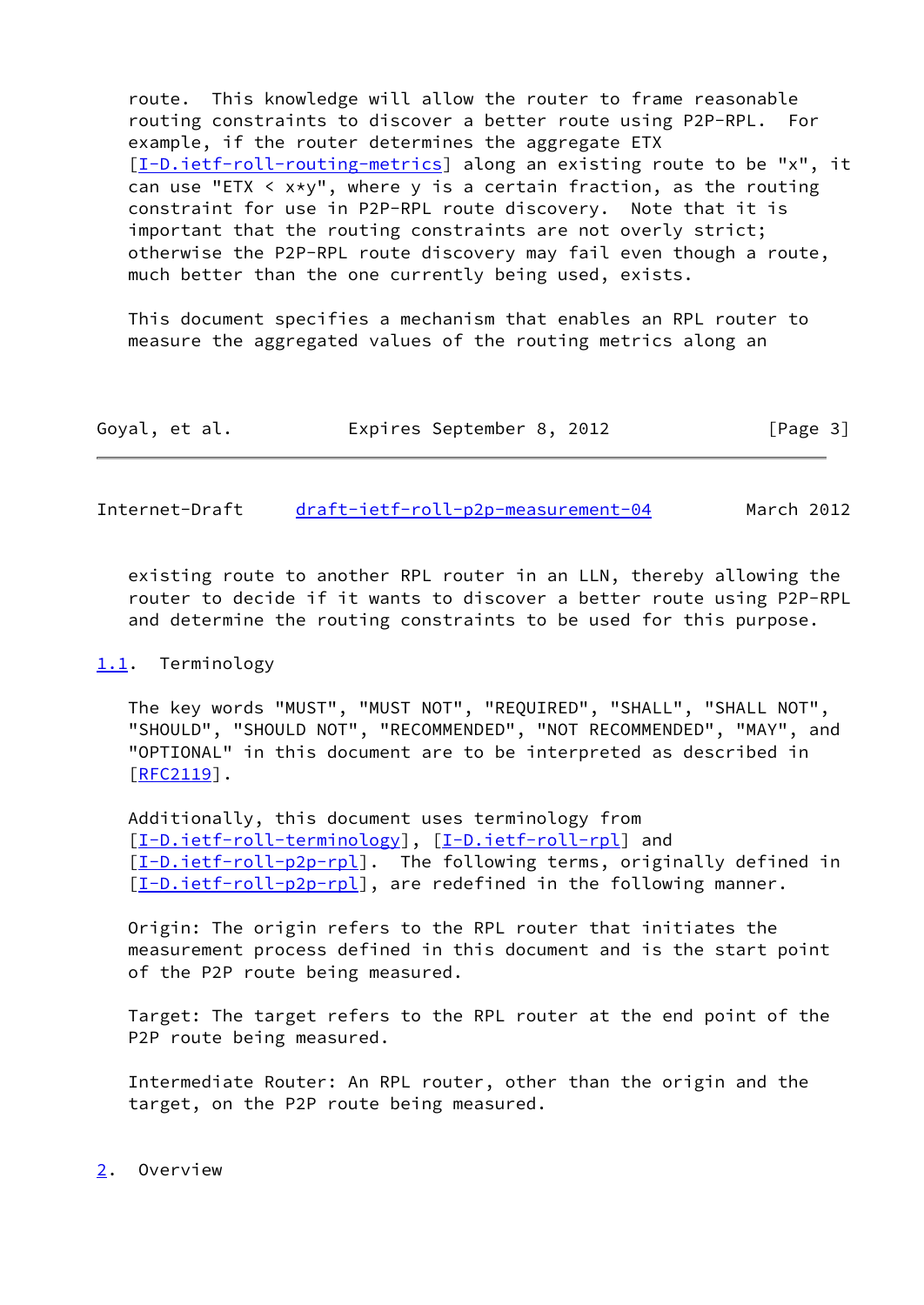The mechanism described in this document can be used by an origin in an LLN to measure the aggregated values of the routing metrics along a P2P route to a target within the LLN. Such a route could be a source route or a hop-by-hop route established using RPL [\[I-D.ietf-roll-rpl](#page-19-5)] or P2P-RPL [\[I-D.ietf-roll-p2p-rpl](#page-19-6)]. The origin sends a Measurement Request message along the route. The Measurement Request accumulates the values of the routing metrics as it travels towards the target. Upon receiving the Measurement Request, the target unicasts a Measurement Reply message, carrying the accumulated values of the routing metrics, back to the origin. Optionally, the origin may allow an intermediate router to generate the Measurement Reply if it already knows the relevant routing metric values along rest of the route.

#### <span id="page-4-0"></span>[3](#page-4-0). The Measurement Object (MO)

 This document defines two new RPL Control Message types, the Measurement Object (MO), with code 0x06 (to be confirmed by IANA),

|  | Goyal, et al. |  | Expires September 8, 2012 |  |  | [Page 4] |
|--|---------------|--|---------------------------|--|--|----------|
|--|---------------|--|---------------------------|--|--|----------|

<span id="page-4-2"></span>Internet-Draft [draft-ietf-roll-p2p-measurement-04](https://datatracker.ietf.org/doc/pdf/draft-ietf-roll-p2p-measurement-04) March 2012

 and the Secure MO, with code 0x86 (to be confirmed by IANA). An MO serves as both Measurement Request and Measurement Reply.

### <span id="page-4-1"></span>[3.1](#page-4-1). Format of the base MO

0 1 2 3 0 1 2 3 4 5 6 7 8 9 0 1 2 3 4 5 6 7 8 9 0 1 2 3 4 5 6 7 8 9 0 1 +-+-+-+-+-+-+-+-+-+-+-+-+-+-+-+-+-+-+-+-+-+-+-+-+-+-+-+-+-+-+-+-+ | RPLInstanceID | Compr |T|H|A|R|B|I| SequenceNo| Num | Index | +-+-+-+-+-+-+-+-+-+-+-+-+-+-+-+-+-+-+-+-+-+-+-+-+-+-+-+-+-+-+-+-+ | | Origin Address | | | | +-+-+-+-+-+-+-+-+-+-+-+-+-+-+-+-+-+-+-+-+-+-+-+-+-+-+-+-+-+-+-+-+ | | Target Address | | | | +-+-+-+-+-+-+-+-+-+-+-+-+-+-+-+-+-+-+-+-+-+-+-+-+-+-+-+-+-+-+-+-+ | | Address[1..Num]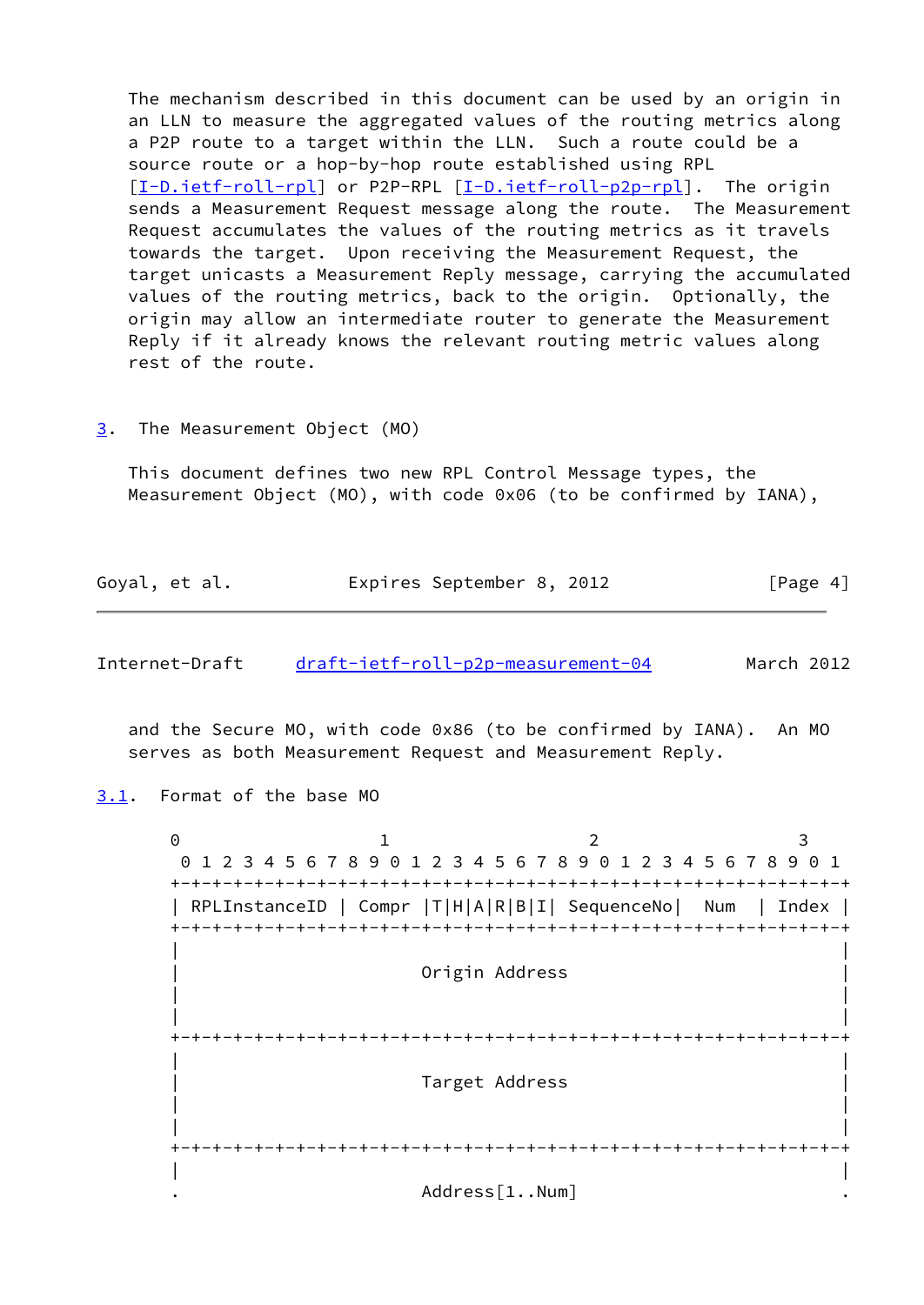

Figure 1: Format of the base Measurement Object (MO)

 The format of a base MO is shown in Figure 1. A base MO consists of the following fields:

 o RPLInstanceID: This field is relevant only if a hop-by-hop route is being measured, i.e., the H flag, described subsequently, is set to one. In this case, the origin MUST set this field to the RPLInstanceID of the hop-by-hop route being measured. If a source route is being measured, the origin MUST set this field to binary value 10000000. An intermediate router MUST set the RPLInstanceID field in the outgoing MO packet to the same value that it had in the corresponding incoming MO packet unless it is the root of a non-storing global DAG, identified by the RPLInstanceID, along which the MO packet had been traveling so far and the router intends to insert a source route inside the Address vector to

| Goyal, et al. | Expires September 8, 2012 |  | [Page 5] |
|---------------|---------------------------|--|----------|
|---------------|---------------------------|--|----------|

Internet-Draft [draft-ietf-roll-p2p-measurement-04](https://datatracker.ietf.org/doc/pdf/draft-ietf-roll-p2p-measurement-04) March 2012

 direct it towards the target. In that case, the router MUST set the RPLInstanceID field in the outgoing MO packet to binary value 10000000.

 o Compr: In many LLN deployments, IPv6 addresses share a well known, common prefix. In such cases, the common prefix can be elided when specifying IPv6 addresses in the Origin/Target Address fields and the Address vector. The "Compr" field, a 4-bit unsigned integer, is set by the origin to specify the number of prefix octets that are elided from the IPv6 addresses in Origin/Target Address fields and the Address vector. An intermediate router MUST set the Compr field in the outgoing MO packet to the same value that it had in the corresponding incoming MO packet. The intermediate router MUST drop the received MO message if the Compr value specified in the message does not match what the router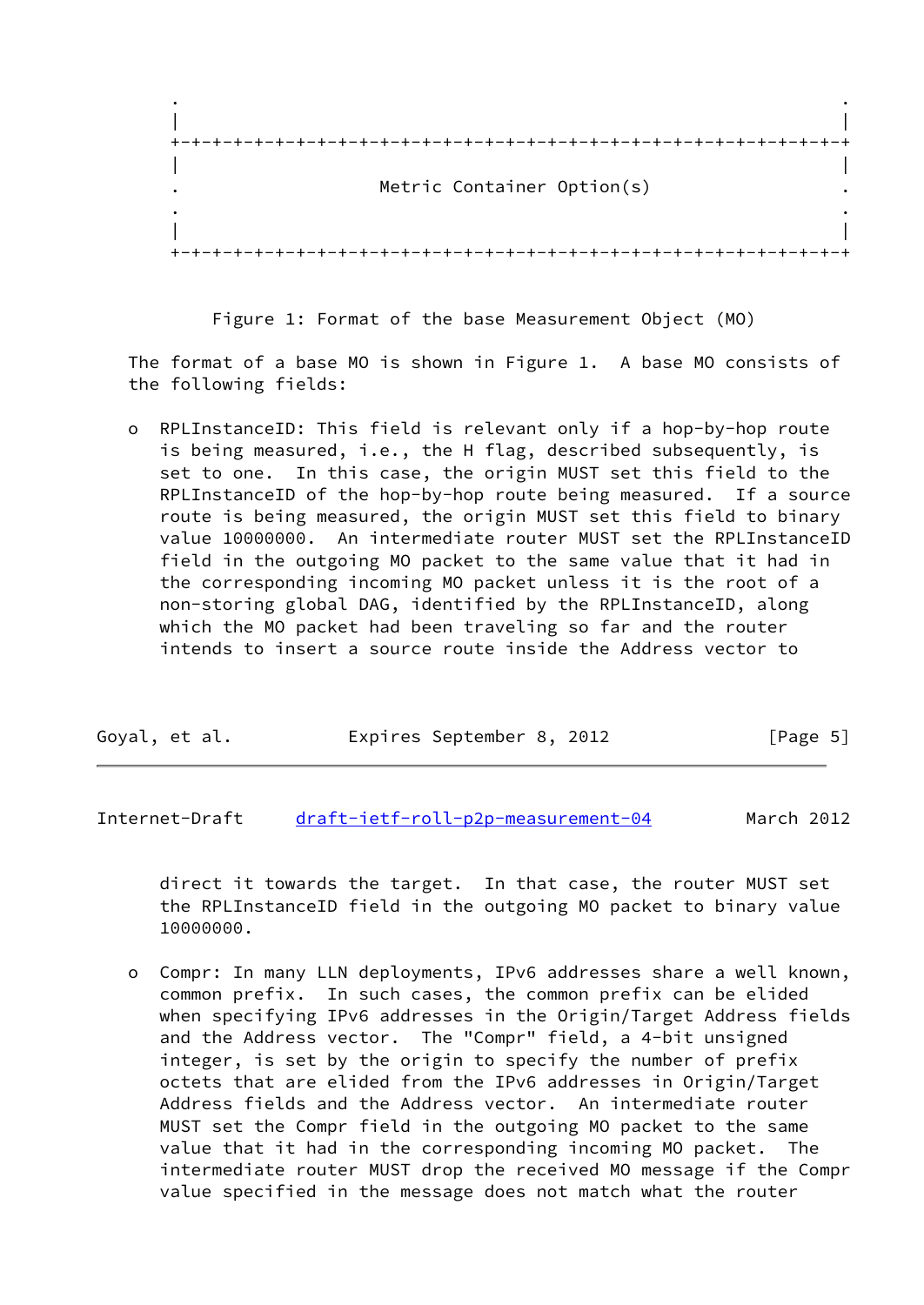considers the length of the common prefix to be. The origin will set the Compr value to zero if full IPv6 addresses are to be carried in the Origin Address/Target Address fields and the Address vector.

- o Type (T): This flag is set to one if the MO represents a Measurement Request. The flag is set to zero if the MO is a Measurement Reply.
- o Hop-by-hop (H): The origin MUST set this flag to one if the route being measured is a hop-by-hop route. In that case, the hop-by hop route is identified by the RPLInstanceID and, if the RPLInstanceID is a local value, the Origin Address and Target Address fields inside the message. The origin MUST set this flag to zero if the route being measured is a source route specified in the Address vector. An intermediate router MUST set the H flag in an outgoing MO packet to the same value that it had in the corresponding incoming MO packet unless the router is the root of the non-storing global DAG, identified by the RPLInstanceID, along which the MO packet had been traveling so far and the router intends to insert a source route inside the Address vector to direct it towards the target. In that case, the router MUST reset the H flag to zero in the outgoing MO packet.
- o Accumulate Route (A): This flag is relevant only if the MO represents a Measurement Request that travels along a hop-by-hop route represented by a local RPLInstanceID. In other words, this flag MAY be set to one only if  $T = 1$ ,  $H = 1$  and the RPLInstanceID field has a local value. Otherwise, this flag MUST be set to zero. A value 1 in this flag indicates that the Measurement Request MUST accumulate a source route for use by the target to send the Measurement Reply back to the origin. In this case, an intermediate router MUST add its unicast IPv6 address (after

| Goyal, et al. | Expires September 8, 2012 |  | [Page 6] |
|---------------|---------------------------|--|----------|
|---------------|---------------------------|--|----------|

Internet-Draft [draft-ietf-roll-p2p-measurement-04](https://datatracker.ietf.org/doc/pdf/draft-ietf-roll-p2p-measurement-04) March 2012

 eliding Compr number of prefix octets) to the Address vector in the manner specified later. Route accumulation is not allowed when the Measurement Request travels along a hop-by-hop route with a global RPLInstanceID, i.e., along a global DAG, because:

 \* The DAG's root may need the Address vector to insert a source route to the target; and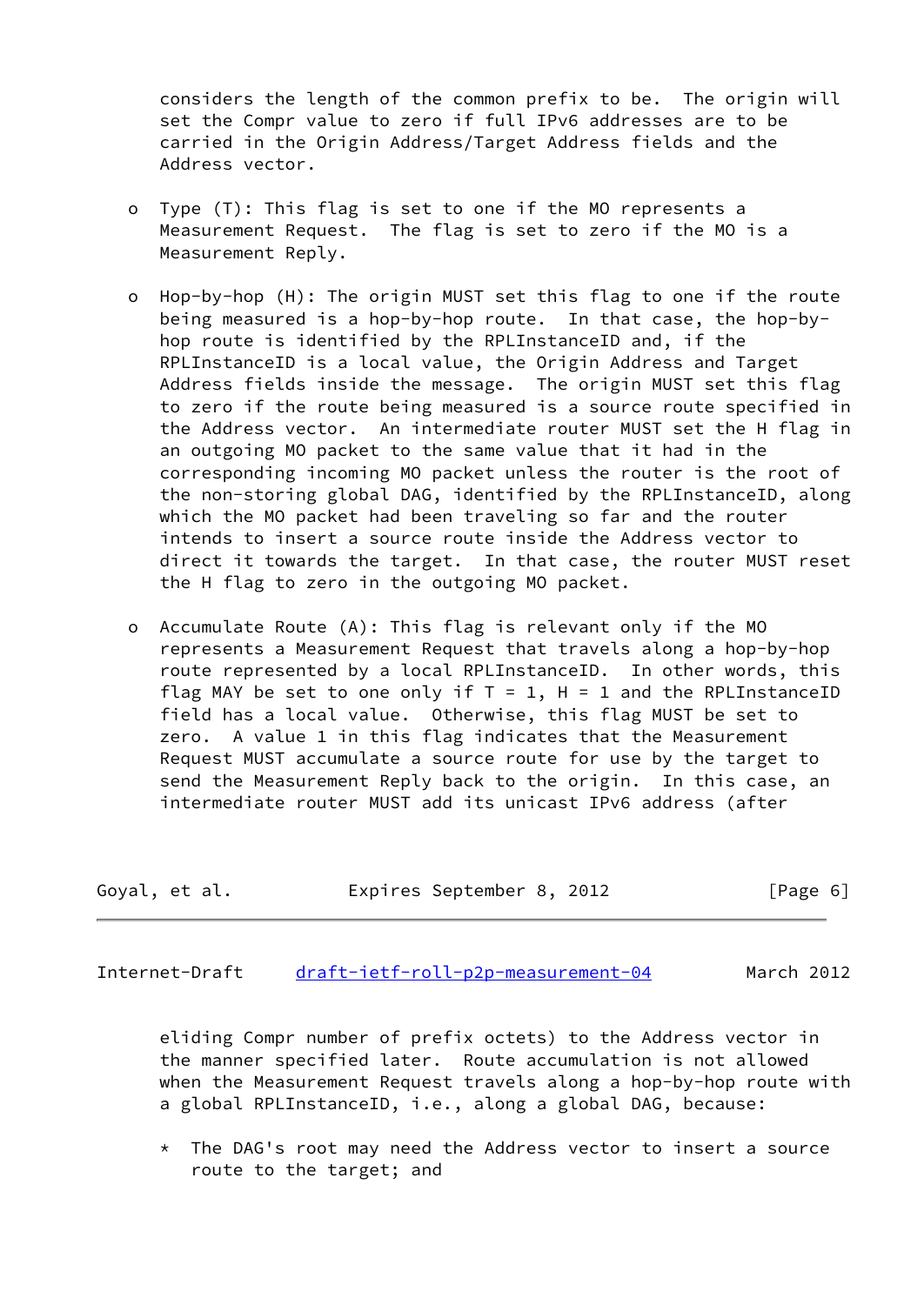- $*$  The target can presumably reach the origin along this global DAG.
- o Reverse (R): This flag is relevant only if the MO represents a Measurement Request that travels along a source route, specified in the Address vector, to the target. In other words, this flag MAY be set to one only if  $T = 1$  and  $H = 0$ . Otherwise, this flag MUST be set to zero. A value 1 in the flag indicates that the Address vector contains a complete source route from the origin to the target, which can be used, after reversal, by the target to source route the Measurement Reply message back to the origin.
- o Back Request (B): This flag serves as a request to the target to send a Measurement Request towards the origin. The origin MAY set this flag to one to make such a request to the target. An intermediate router MUST set the B flag in an outgoing MO packet to the same value that it had in the corresponding incoming MO packet. On receiving a Measurement Request with the B flag set to one, the target SHOULD generate a Measurement Request to measure the cost of its current (or the most preferred) route to the origin. Receipt of this Measurement Request would allow the origin to know the cost of the back route from the target to itself and thus determine the round-trip cost of reaching the target.
- o Intermediate Reply (I): Relevant only if a hop-by-hop route is being measured, this flag serves as a permission to an intermediate router to generate a Measurement Reply if it knows the cost of the rest of the route being measured. The origin MAY set this flag to one if a hop-by-hop route is being measured  $(i.e., H = 1)$  and the origin wants to allow an intermediate router to generate the Measurement Reply in response to this Measurement Request. Setting this flag to one may be useful in scenarios where the Hop Count  $[I-D.iett-roll-routine-metrics]$  is the routing metric of interest and the origin expects an intermediate router (e.g. the root of a non-storing DAG or a common ancestor of the origin and the target in a storing DAG) to know the Hop Count of the remainder of the route to the target. This flag MUST be set to zero if the route being measured is a source route (i.e.,  $H =$ 0).

Goyal, et al. **Expires September 8, 2012** [Page 7]

Internet-Draft [draft-ietf-roll-p2p-measurement-04](https://datatracker.ietf.org/doc/pdf/draft-ietf-roll-p2p-measurement-04) March 2012

o SequenceNo: A 6-bit sequence number, assigned by the origin, that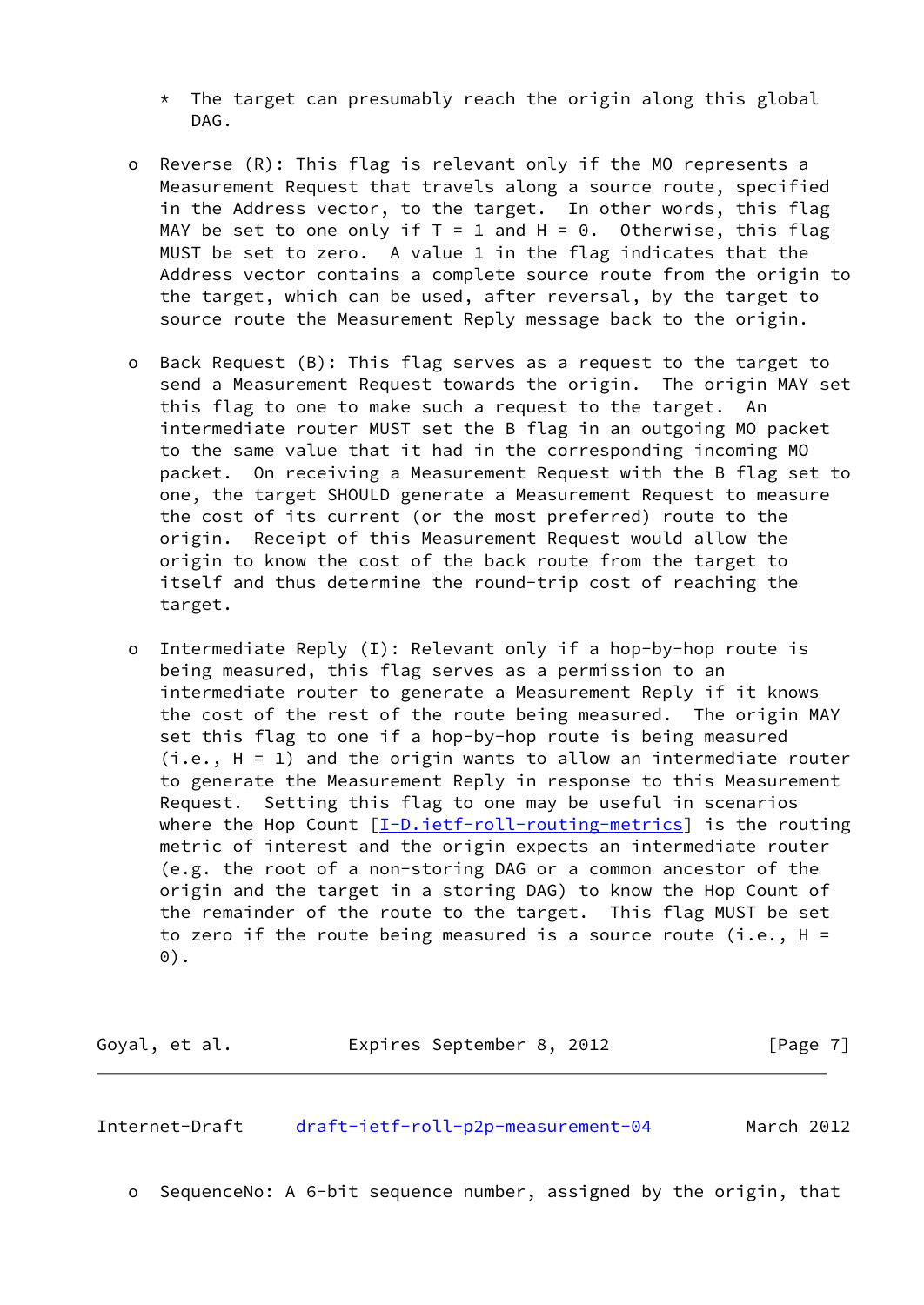allows the origin to uniquely identify a Measurement Request and the corresponding Measurement Reply. An intermediate router MUST set this field in the outgoing MO packet to the same value that it had in the corresponding incoming MO packet. The target MUST set this field in a Measurement Reply message to the same value that it had in the corresponding Measurement Request message.

- o Num: This field indicates the number of elements, each (16 Compr) octets in size, inside the Address vector. If the value of this field is zero, the Address vector is not present in the MO.
- o Index: If the Measurement Request is traveling along a source route contained in the Address vector (T=1,H=0), this field indicates the index in the Address vector of the next hop on the route. If the Measurement Request is traveling along a hop-by-hop route with a local RPLInstanceID and the A flag is set (T=1,H=1,A=1 and RPLInstanceID field has a local value), this field indicates the index in the Address vector where an intermediate router receiving the MO message must store its IPv6 address. Otherwise, this field MUST be set to zero on transmission and ignored on reception.
- o Origin Address: A unicast IPv6 address of the origin after eliding Compr number of prefix octets. If the MO is traveling along a hop-by-hop route and the RPLInstanceID field indicates a local value, the Origin Address field MUST specify the DODAGID value that, along with the RPLInstanceID and the Target Address, uniquely identifies the hop-by-hop route being measured.
- o Target Address: A unicast IPv6 address of the target after eliding Compr number of prefix octets.
- o Address[1..Num]: A vector of unicast IPv6 addresses (with Compr number of prefix octets elided) representing a source route to the target:
	- $*$  Each element in the vector has size (16 Compr) octets.
	- \* The total number of elements inside the Address vector is given by the Num field.
	- \* When the Measurement Request is traveling along a hop-by-hop route with local RPLInstanceID and has the A flag set, the Address vector is used to accumulate a source route to be used by the target to send the Measurement Reply back to the origin. In this case, the route MUST be accumulated in the forward direction, i.e., from the origin to the target. The target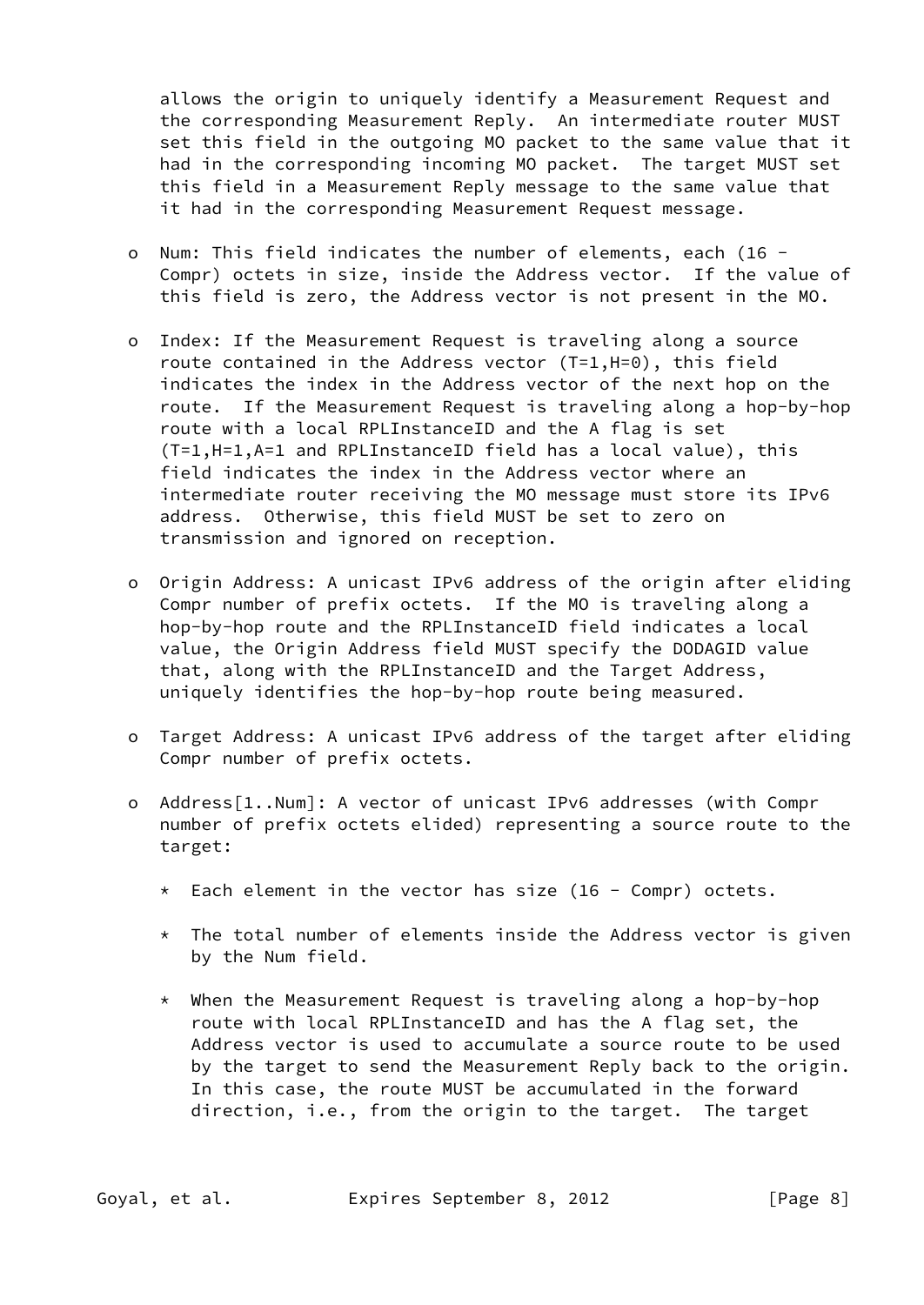# <span id="page-9-1"></span>Internet-Draft [draft-ietf-roll-p2p-measurement-04](https://datatracker.ietf.org/doc/pdf/draft-ietf-roll-p2p-measurement-04) March 2012

 router would reverse this route to obtain a source route from itself to the origin. The IPv6 addresses in the accumulated route MUST be reachable in the backward direction, i.e., from the target to the origin. An intermediate router adding its address to the Address vector MUST ensure that its address does not already exist in the vector.

- \* When the Measurement Request is traveling along a source route, the Address vector MUST contain a complete route to the target and the IPv6 addresses in the Address vector MUST be reachable in the forward direction, i.e., from the origin to the target. A router (origin or an intermediate router) inserting an Address vector inside an MO MUST ensure that no address appears more than once inside the vector. Each router on the way MUST ensure that the loops do not exist within the source route. The origin MAY set the R flag in the MO if the route in the Address vector represents a complete route from the origin to the target and this route can be used after reversal by the target to send the Measurement Reply message back to the origin (i.e., the IPv6 addresses in the Address vector are reachable in the backward direction - from the target to the origin).
- \* The origin and target addresses MUST NOT be included in the Address vector.
- \* The Address vector MUST NOT contain any multicast addresses.
- o Metric Container Options: An MO MUST contain one or more Metric Container options to accumulate the routing metric values for the route being measured.
- <span id="page-9-0"></span>[3.2](#page-9-0). Secure MO

 A Secure MO message follows the format in Figure 7 of [\[I-D.ietf-roll-rpl](#page-19-5)], where the base format is the base MO shown in Figure 1.

<span id="page-9-2"></span>[4](#page-9-2). Originating a Measurement Request

 If an origin needs to measure the routing metric values along a P2P route towards a target, it generates an MO message and sets its fields as described in  $Section 3.1$ . The setting of MO fields in specific cases is described below. In all cases, the origin MUST set the T flag to one to indicate that the MO represents a Measurement Request. The origin MUST also include one or more Metric Container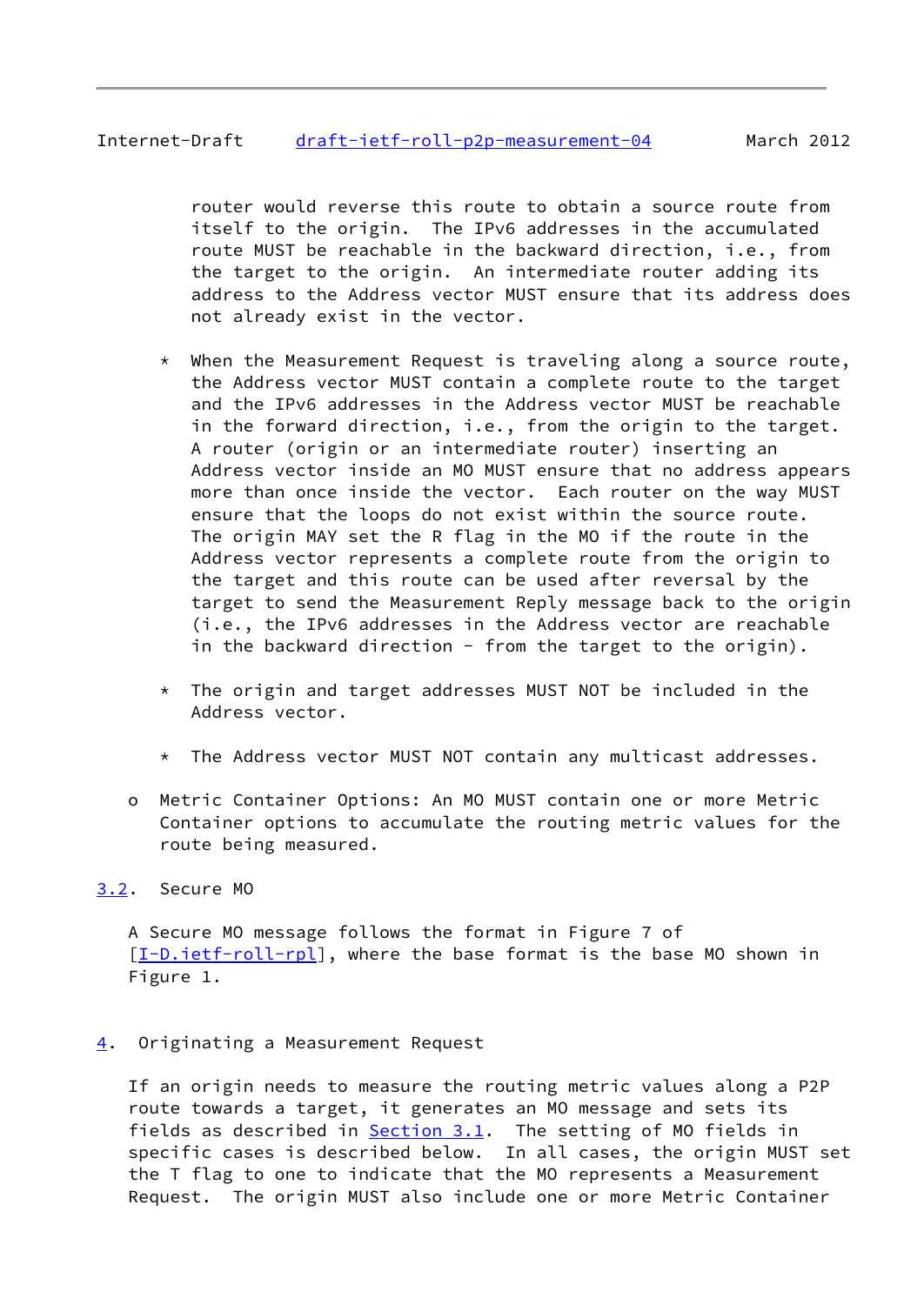options inside the MO to carry the routing metric objects of interest. Depending on the metrics being measured, the origin must

| Goyal, et al. | Expires September 8, 2012 |  | [Page 9] |
|---------------|---------------------------|--|----------|
|---------------|---------------------------|--|----------|

<span id="page-10-0"></span>Internet-Draft [draft-ietf-roll-p2p-measurement-04](https://datatracker.ietf.org/doc/pdf/draft-ietf-roll-p2p-measurement-04) March 2012

 also initiate these routing metric objects by including the values of the routing metrics for the first hop on the P2P route being measured.

 After setting the MO fields appropriately, the origin determines the next hop on the P2P route being measured. If a hop-by-hop route is being measured (i.e., the H flag is set to one), the next hop is determined using the RPLInstanceID, the Target Address and, if RPLInstanceID is a local value, the Origin Address fields in the MO. If a source route is being measured (i.e., the H flag is set to zero), the Address[1] element contains the next hop address.

The origin MUST discard the MO message if:

o the next hop address is not a unicast address; or

o the next hop is not on-link; or

o the next hop is not in the same RPL routing domain as the origin.

 Otherwise, the origin MUST unicast the MO message to the next hop on the P2P route.

<span id="page-10-1"></span>[4.1](#page-10-1). To Measure A Hop-by-hop Route with a Global RPLInstanceID

 If a hop-by-hop route with a global RPLInstanceID is being measured, the MO message MUST NOT contain the Address vector and the following MO fields MUST be set in the manner specified below:

o Hop-by-hop (H): This flag MUST be set to one.

- o Accumulate Route (A): This flag MUST be set to zero.
- o Reverse (R): This flag MUST be set to zero.

o Num: This field MUST be set to zero.

o Index: This field MUST be set to zero.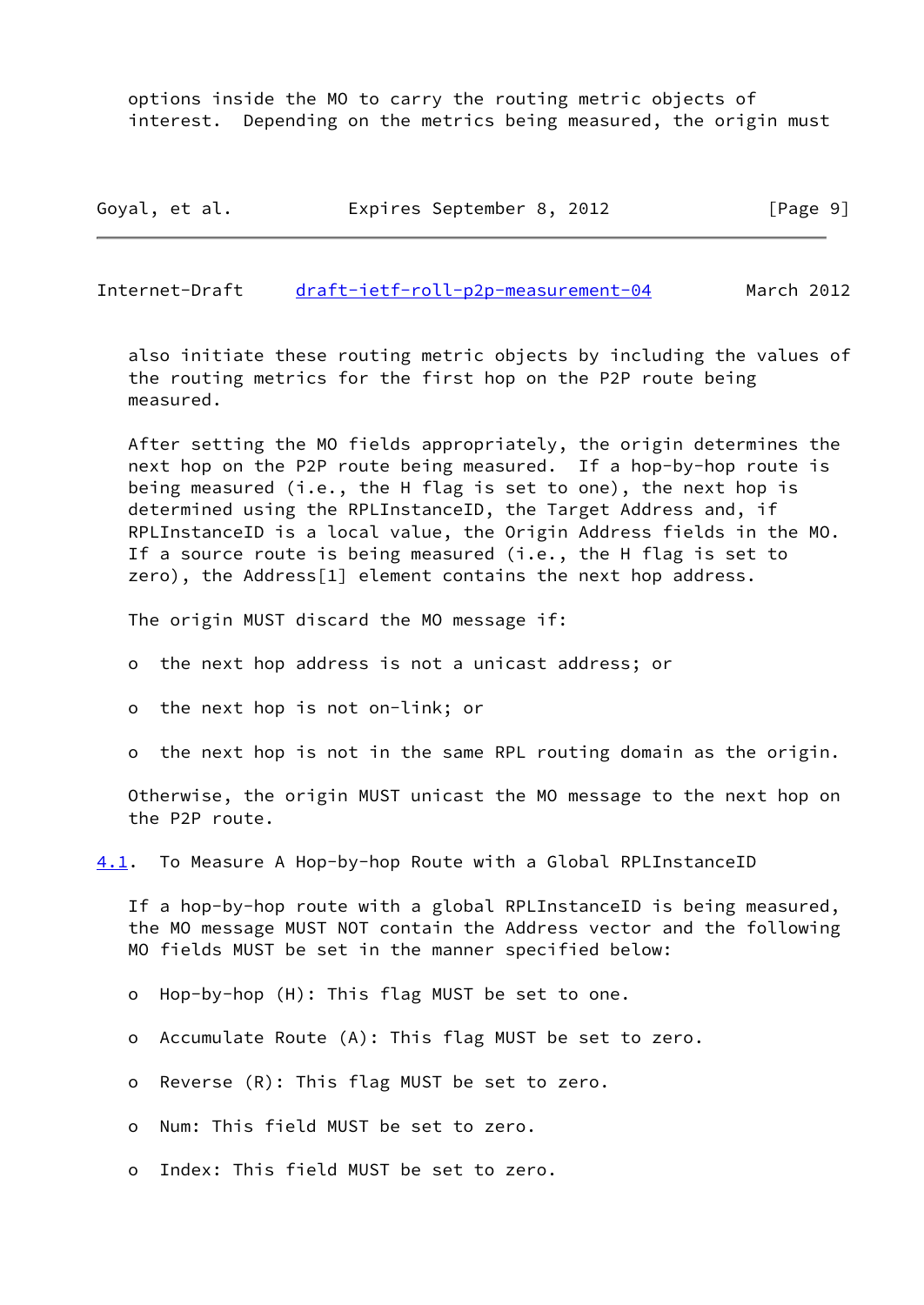### <span id="page-11-1"></span>[4.2](#page-11-1). To Measure A Hop-by-hop Route with a Local RPLInstanceID

 If a hop-by-hop route with a local RPLInstanceID is being measured and the MO is not accumulating a source route for the target's use, the MO message MUST NOT contain the Address vector and the following MO fields MUST be set in the manner specified below:

o Hop-by-hop (H): This flag MUST be set to one.

| Goyal, et al. | Expires September 8, 2012 |  | [Page 10] |
|---------------|---------------------------|--|-----------|
|---------------|---------------------------|--|-----------|

<span id="page-11-0"></span>Internet-Draft [draft-ietf-roll-p2p-measurement-04](https://datatracker.ietf.org/doc/pdf/draft-ietf-roll-p2p-measurement-04) March 2012

- o Accumulate Route (A): This flag MUST be set to zero.
- o Reverse (R): This flag MUST be set to zero.
- o Num: This field MUST be set to zero.
- o Index: This field MUST be set to zero.
- o Origin Address: This field MUST contain the DODAGID value (after eliding Compr number of prefix octets) associated with the route being measured.

 If a hop-by-hop route with a local RPLInstanceID is being measured and the origin desires the MO to accumulate a source route for the target to send the Measurement Reply message back, it MUST set the following MO fields in the manner specified below:

- o Hop-by-hop (H): This flag MUST be set to one.
- o Accumulate Route (A): This flag MUST be set to one.
- o Reverse (R): This flag MUST be set to zero.
- o Intermediate Reply (I): This flag MUST be set to zero.
- o Address vector: The Address vector must be large enough to accomodate a complete source route from the origin to the target. All the bits in the Address vector field MUST be set to zero.
- o Num: This field MUST specify the number of address elements that can fit inside the Address vector.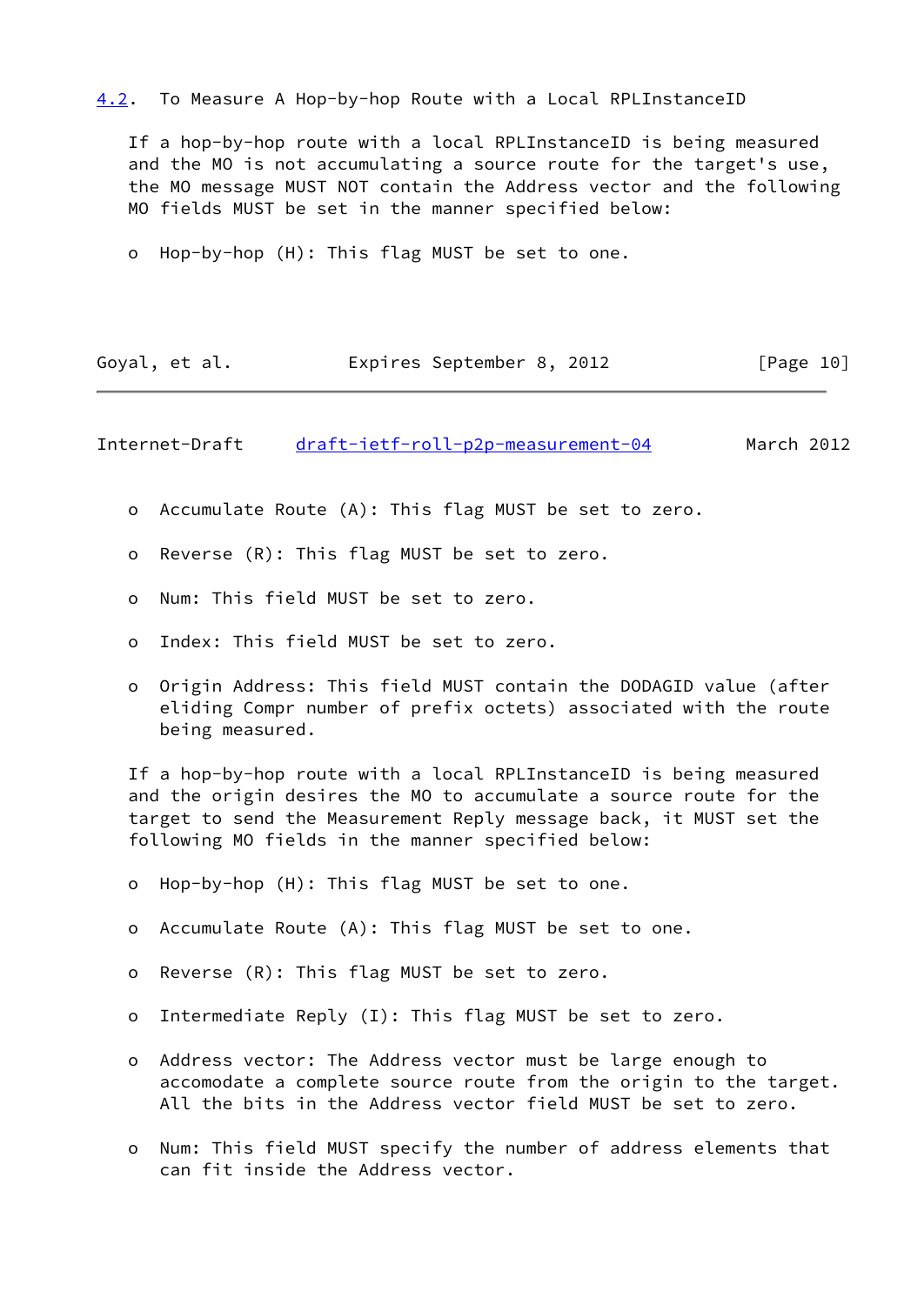- o Index: This field MUST be set to one.
- o Origin Address: This field MUST contain the DODAGID value (after eliding Compr number of prefix octets) associated with the route being measured.

<span id="page-12-0"></span>[4.3](#page-12-0). To Measure A Source Route

 If a source route is being measured, the origin MUST set the following MO fields in the manner specified below:

- o Hop-by-hop (H): This flag MUST be set to zero.
- o Accumulate Route (A): This flag MUST be set to zero.

| Goyal, et al. |  | Expires September 8, 2012 |  | [Page 11] |  |
|---------------|--|---------------------------|--|-----------|--|
|               |  |                           |  |           |  |

<span id="page-12-1"></span>Internet-Draft [draft-ietf-roll-p2p-measurement-04](https://datatracker.ietf.org/doc/pdf/draft-ietf-roll-p2p-measurement-04) March 2012

- o Reverse (R): This flag SHOULD be set to one if the source route in the Address vector can be reversed and used by the target to source route the Measurement Reply message back to the origin. Otherwise, this flag MUST be set to zero.
- o Intermediate Reply (I): This flag MUST be set to zero.
- o Address vector:
	- \* The Address vector MUST contain a complete route from the origin to the target (excluding the origin and the target).
	- \* The IPv6 addresses (with Compr prefix octets elided) in the Address vector MUST be reachable in the forward direction, i.e., from the origin to the target.
	- \* If the R flag is set to one, the IPv6 addresses (with Compr prefix octets elided) in the Address vector MUST also be reachable in the backward direction, i.e., from the target to the origin.
	- $*$  To prevent loops in the source route, the origin MUST ensure compliance to the following rules:
		- + Any IPv6 address MUST NOT appear more than once in the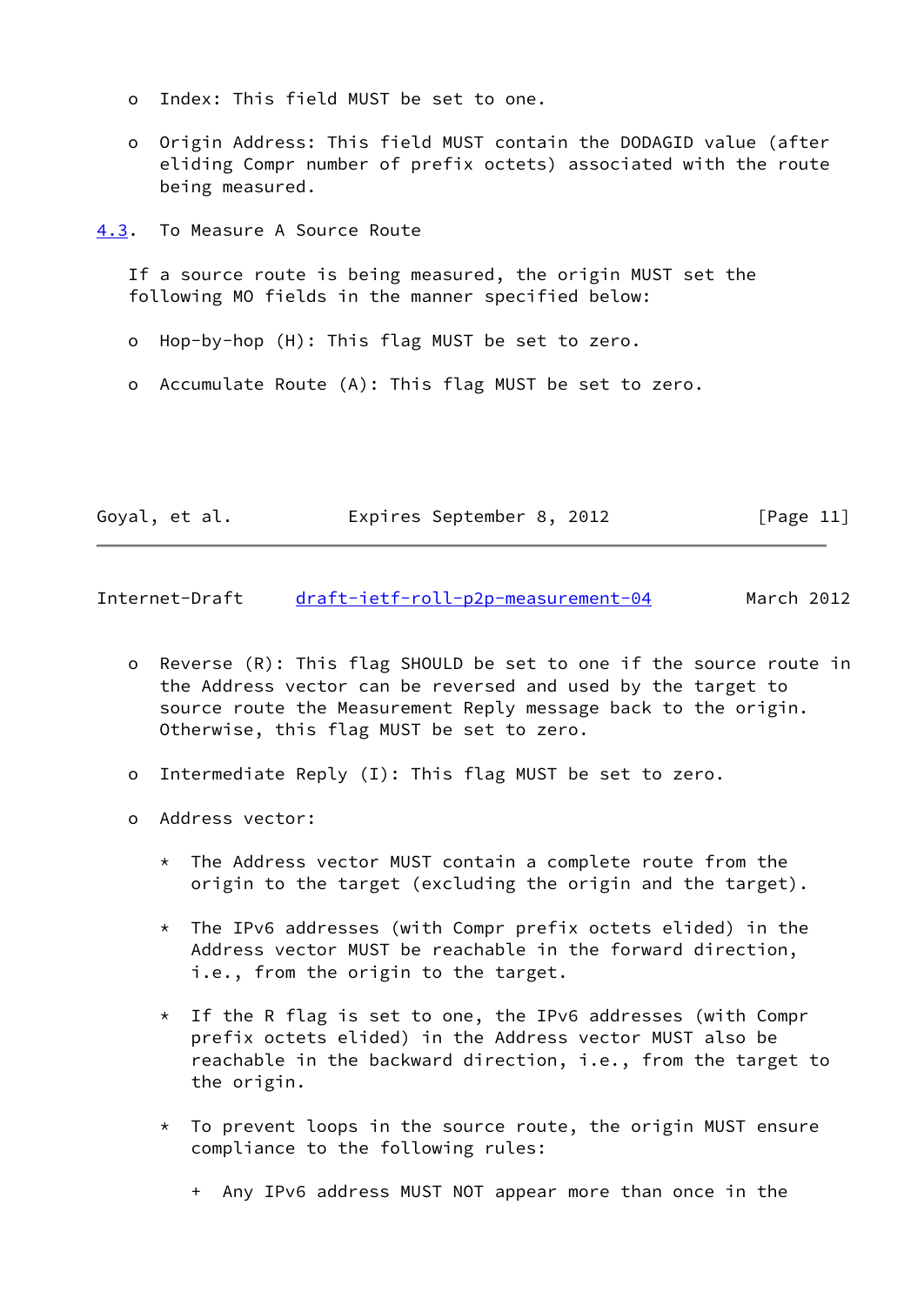Address vector.

- + If the Address vector includes multiple IPv6 addresses assigned to the origin's interfaces, such addresses MUST appear back to back inside the Address vector.
- \* Each address appearing in the Address vector MUST be a unicast address.
- o Num: This field MUST be set to indicate the number of elements in the Address vector.
- o Index: This field MUST be set to one.
- <span id="page-13-0"></span>[5](#page-13-0). Processing a Measurement Request at an Intermediate Router

 A router (an intermediate router or the target) MAY discard a received MO with no processing to meet any policy-related goal. Such policy goals may include the need to reduce the router's CPU load or to enhance its battery life.

A router MUST discard a received MO with no further processing if the

| Goyal, et al. | Expires September 8, 2012 |  | [Page 12] |
|---------------|---------------------------|--|-----------|
|---------------|---------------------------|--|-----------|

Internet-Draft [draft-ietf-roll-p2p-measurement-04](https://datatracker.ietf.org/doc/pdf/draft-ietf-roll-p2p-measurement-04) March 2012

 Compr field inside the received message is not same as what the router considers the length of the common prefix used in IPv6 addresses in the LLN to be.

 On receiving an MO, if a router chooses to process the packet further, it MUST check if one of its IPv6 addresses is listed as either the Origin or the Target Address. If neither, the router considers itself an Intermediate Router and MUST process the received MO in the following manner.

 An intermediate router MUST discard the packet with no further processing if the received MO is not a Measurement Request.

 If the H and I flags are set to one in the received MO and the intermediate router knows the values of the routing metrics, specified in the Metric Container, for the remainder of the route, it MAY generate a Measurement Reply on the target's behalf in the manner specified in **Section 6** (after including in the Measurement Reply the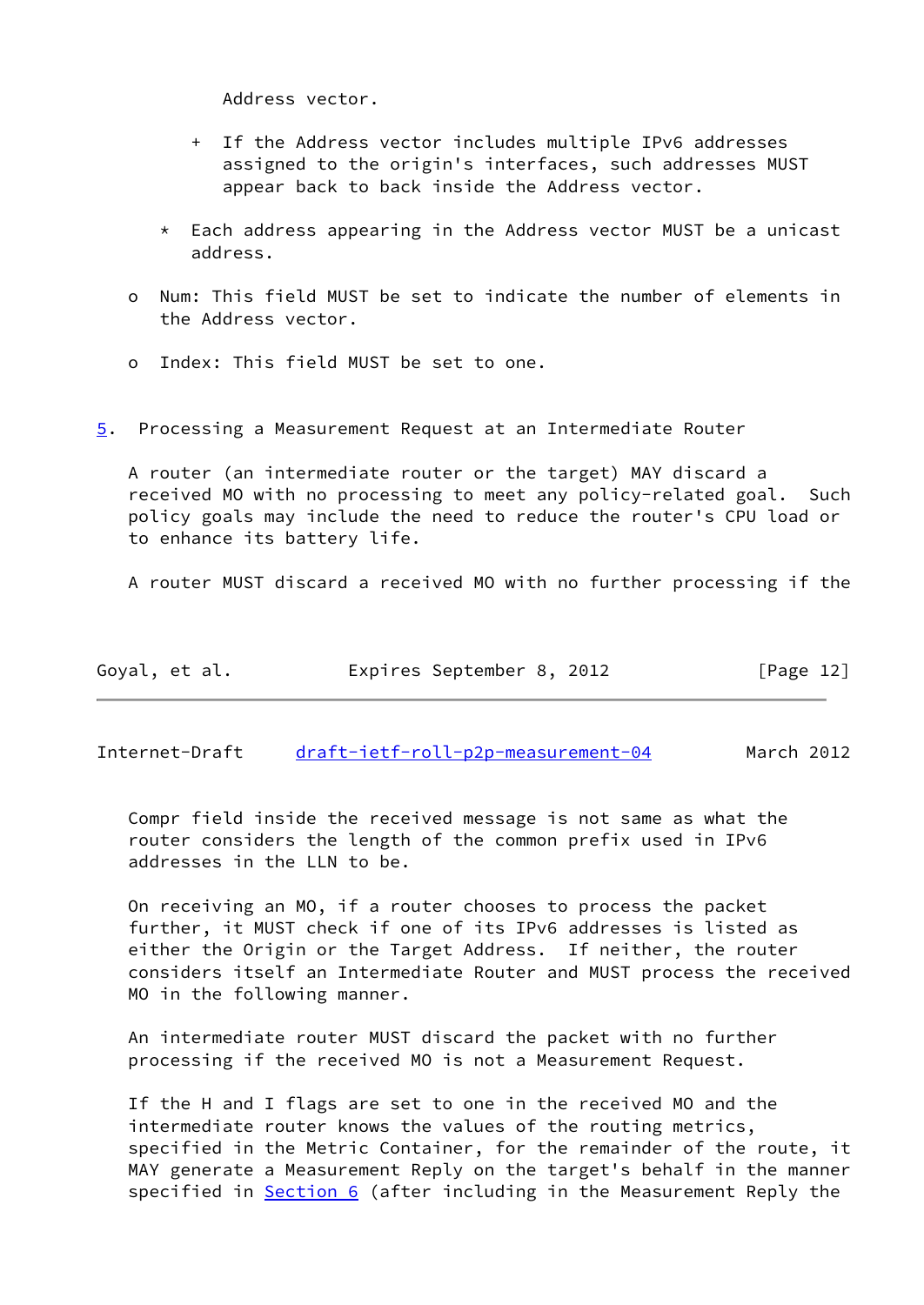relevant routing metric values for the complete route being measured). Otherwise, the intermediate router MUST process the received MO in the following manner.

 The router MUST determine the next hop on the P2P route being measured in the manner described below. The router MUST drop the MO with no further processing and MAY send an ICMPv6 Destination Unreachable (with Code 0 - No Route To Destination) error message to the source of the message if it can not determine the next hop for the message. The router MUST drop the MO with no further processing:

- o If the next hop address is not a unicast address; or
- o If the next hop is not on-link; or
- o If the next hop is not in the same RPL routing domain as the router.

 Next, the router MUST update the routing metric objects, contained in the Metric Container options inside the MO, either by updating the aggregated value for the routing metric or by attaching the local values for the metric inside the object. After updating the routing metrics, the router MUST unicast the MO to the next hop.

- <span id="page-14-1"></span>[5.1](#page-14-1). Determining Next Hop For An MO Measuring A Source Route
	- In case the received MO is measuring a source route (H=0),
	- o The router MUST verify that the Address[Index] element lists one of its unicast IPv6 addresses, failing which the router MUST

| Goyal, et al. | Expires September 8, 2012 | [Page 13] |
|---------------|---------------------------|-----------|
|---------------|---------------------------|-----------|

<span id="page-14-0"></span>Internet-Draft [draft-ietf-roll-p2p-measurement-04](https://datatracker.ietf.org/doc/pdf/draft-ietf-roll-p2p-measurement-04) March 2012

discard the MO packet with no further processing;

 o The router MUST then increment the Index field and use the Address[Index] element as the next hop. If Index is greater than Num, the router MUST use the Target Address as the next hop.

 To prevent loops, an intermediate router MUST discard the MO packet with no further processing if the Address vector includes multiple IPv6 addresses assigned to the router's interfaces and if such addresses do not appear back to back inside the Address vector.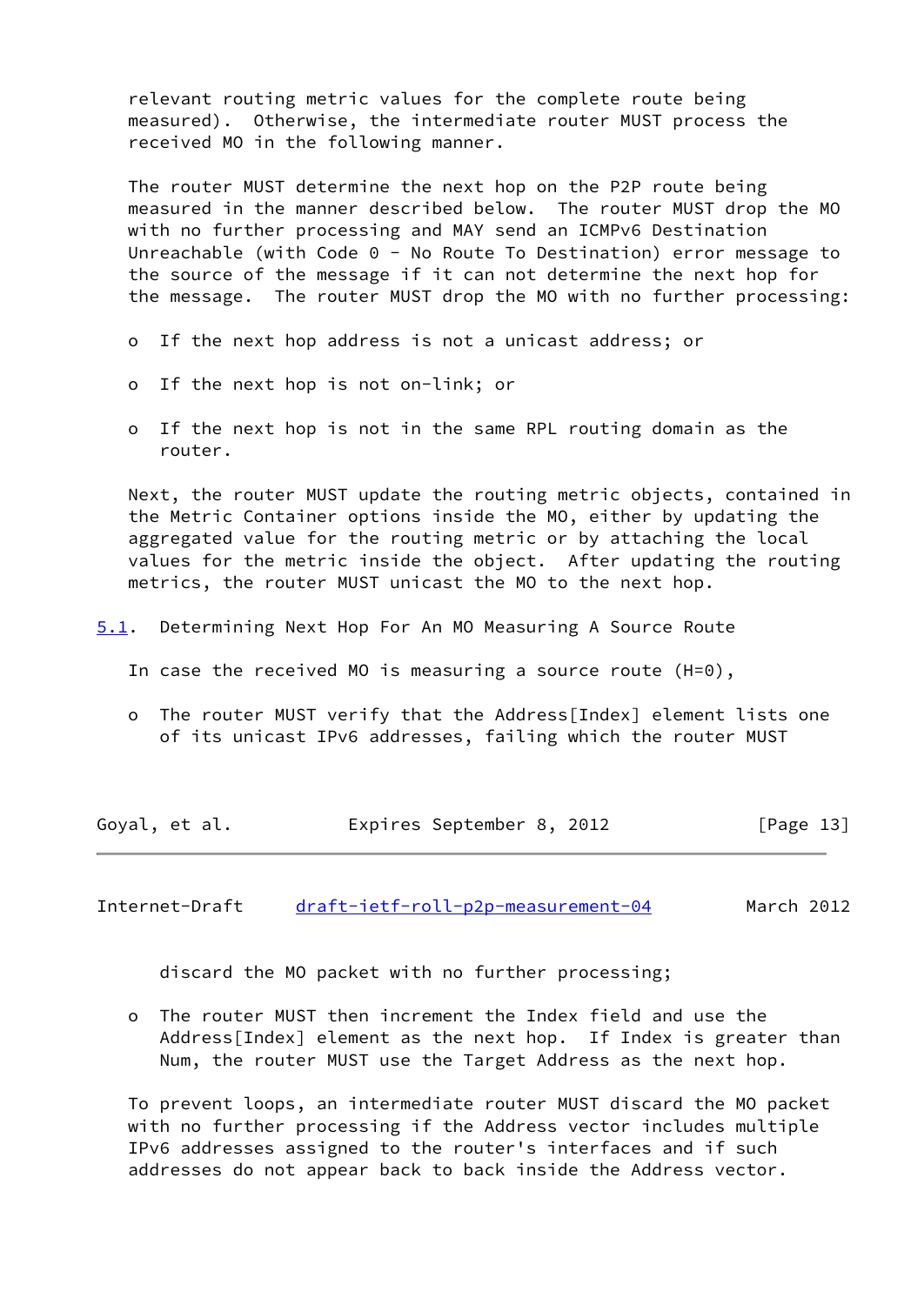## <span id="page-15-1"></span>[5.2](#page-15-1). Determining Next Hop For An MO Measuring A Hop-by-hop Route

 If the received MO is measuring a hop-by-hop route (H=1), the router MUST use the RPLInstanceID, the Target Address and, if RPLInstanceID is a local value, the Origin Address to determine the next hop for the MO. Moreover,

- o If the RPLInstanceID of the hop-by-hop route is a local value and the A flag is set, the router MUST check if the Address vector already contains one of its IPv6 addresses. If yes, the router MUST discard the packet with no further processing. Otherwise, the router MUST store one of its IPv6 addresses (after eliding Compr prefix octets) at location Address[Index] and then increment the Index field.
- o If the router is the root of the non-storing global DAG along which the received MO message had been traveling so far,
	- $*$  The router discards the MO packet with no further processing if it does not know of a source route to reach the target (specified by the Target Address listed in the packet).
	- \* Otherwise, the router MUST do the following:
		- + Set the H, A and R flags to zero and the RPLInstanceID field to binary value 10000000.
		- + Remove any existing Address vector inside the MO.
		- + Insert a new Address vector inside the MO and specify a source route to the target inside the Address vector as per the following rules:
			- The Address vector MUST contain a complete route from the router to the target (excluding the router and the target);

| Goyal, et al. | Expires September 8, 2012 |  | [Page 14] |
|---------------|---------------------------|--|-----------|
|---------------|---------------------------|--|-----------|

<span id="page-15-0"></span>

| Internet-Draft | draft-ietf-roll-p2p-measurement-04 | March 2012 |
|----------------|------------------------------------|------------|
|                |                                    |            |

 - The IPv6 addresses (with Compr prefix octets elided) in the Address vector MUST be reachable in the forward direction, i.e., towards the target;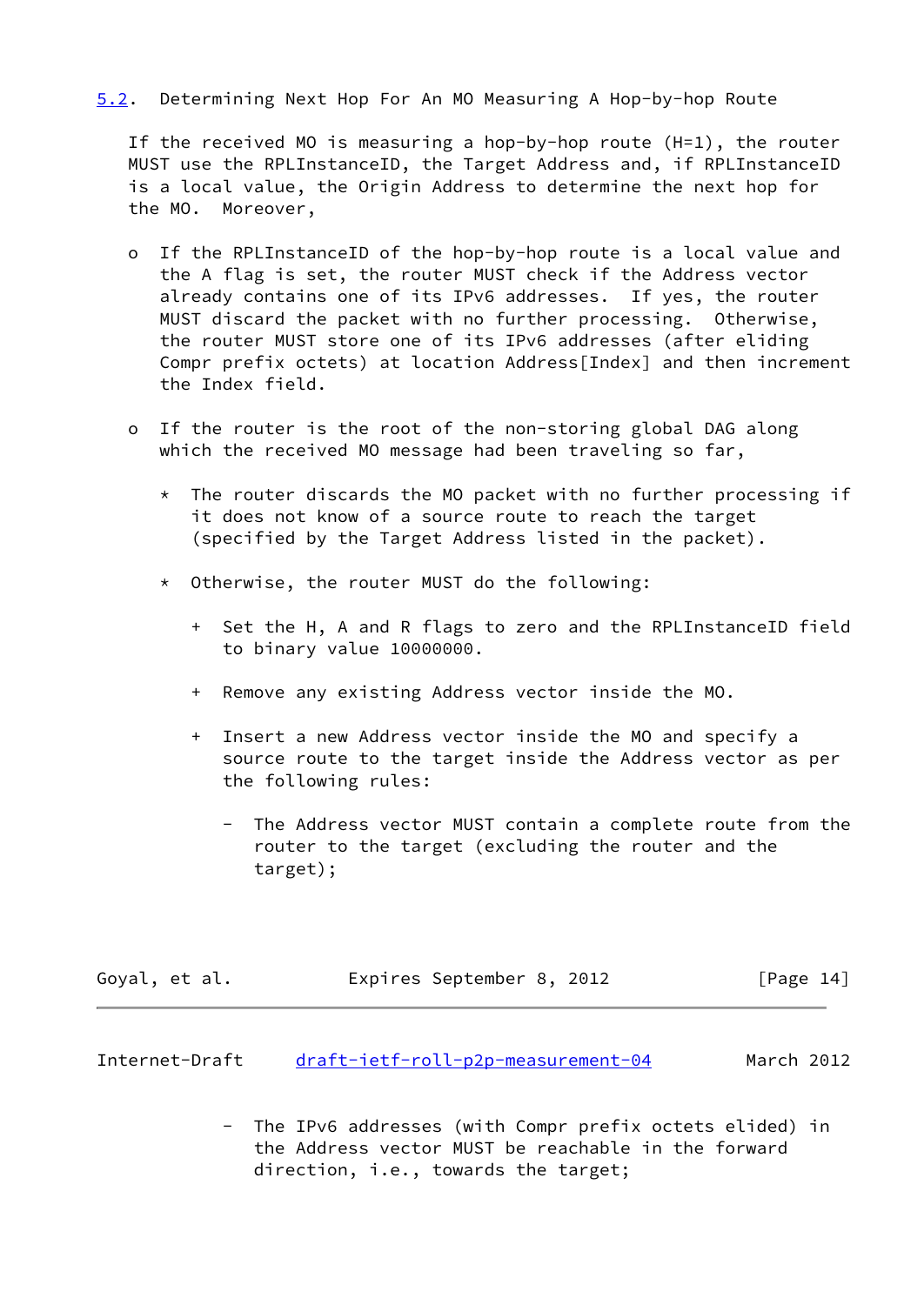- To prevent loops in the source route, the router MUST ensure that
	- o Any IPv6 address MUST NOT appear more than once in the Address vector;
	- o If the Address vector includes multiple IPv6 addresses assigned to the router's interfaces, such addresses MUST appear back to back inside the Address vector.
- Each address appearing in the Address vector MUST be a unicast address.
- + Specify in the Num field the number of address elements in the Address vector.
- + Set the Index field to one.
- <span id="page-16-0"></span>[6](#page-16-0). Processing a Measurement Request at the Target

 On receiving an MO, if a router chooses to process the packet further and finds one of its unicast IPv6 addresses listed as the Target Address, the router considers itself the target and MUST process the received MO in the following manner.

 The target MUST discard the packet with no further processing if the received MO is not a Measurement Request.

 The target MUST update the routing metric objects in the Metric Container options if required and MAY note the measured values for the complete route (especially, if the received Measurement Request is likely a response to an earlier Measurement Request that the target had sent to the origin with B flag set to one).

 The target MUST generate a Measurement Reply message. The Measurement Reply message MUST have the same SequenceNo field as the received Measurement Request message. The received Measurement Request message can be trivially converted into the Measurement Reply by setting the T flag to zero. The target MAY remove the Address vector from the Measurement Reply if desired. The target MUST then unicast the Measurement Reply back to the origin:

Goyal, et al. **Expires September 8, 2012** [Page 15]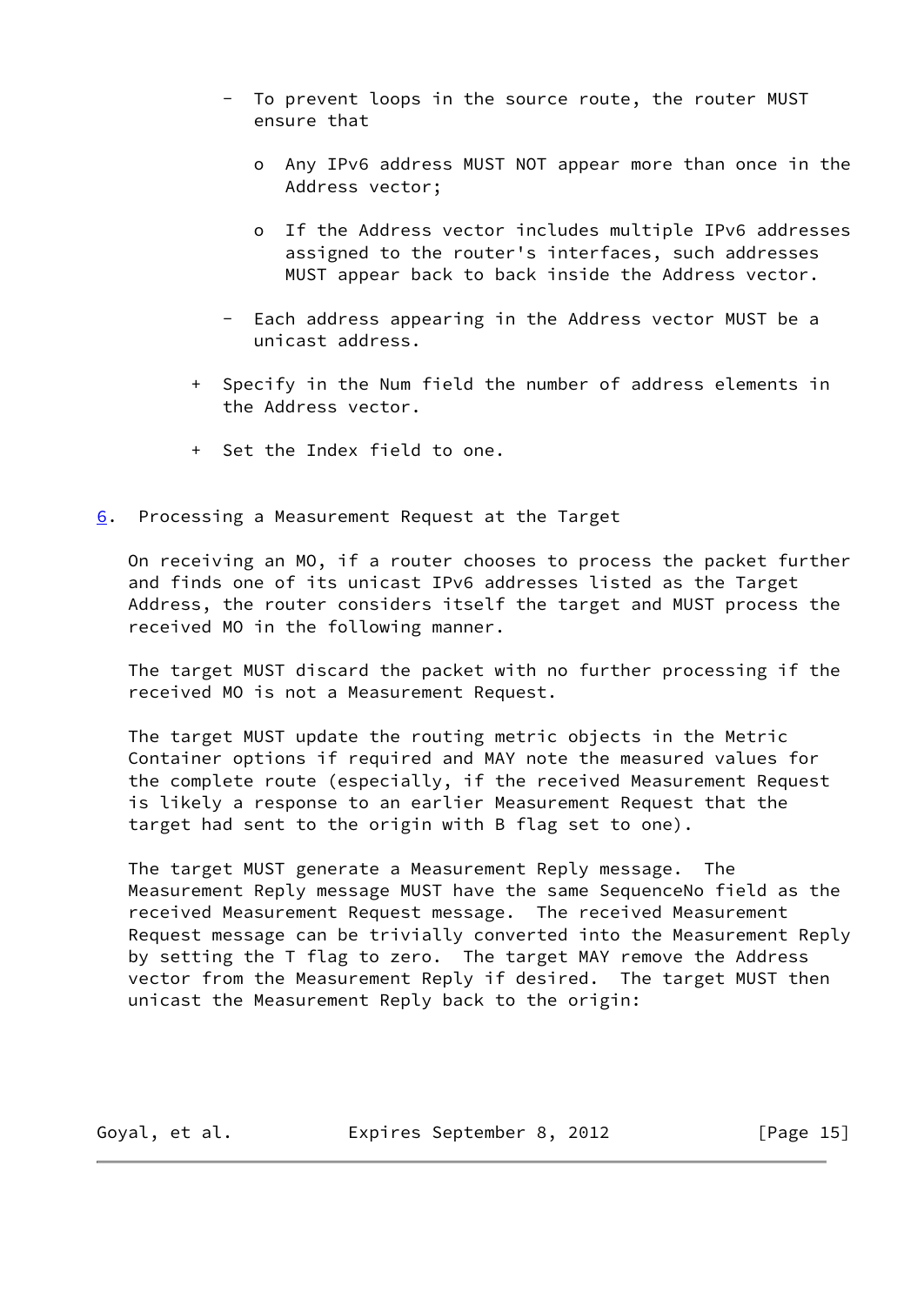- <span id="page-17-1"></span> o If the Measurement Request traveled along a global DAG (i.e., one with a global RPLInstanceID), the Measurement Reply MAY be unicast back to the origin along the same DAG.
- o If the Measurement Request traveled along a hop-by-hop route with a local RPLInstanceID and the A flag inside the received message is set to one, the target MAY reverse the source route contained in the Address vector and use it to send the Measurement Reply back to the origin.
- o If the Measurement Request traveled along a source route and the R flag inside the received message is set to one, the target MAY reverse the source route contained in the Address vector and use it to send the Measurement Reply back to the origin.

 If the B flag in the received Measurement Request is set to one, the target SHOULD generate a new Measurement Request to measure the cost of its current (or the most preferred) route to the origin. The routing metrics used in the new Measurement Request MUST include the routing metrics specified in the received Measurement Request.

<span id="page-17-0"></span>[7](#page-17-0). Processing a Measurement Reply at the Origin

When a router receives an MO, it examines if one of its unicast IPv6 addresses is listed as the Origin Address. If yes, the router is the origin and MUST process the received message in the following manner.

 The origin MUST discard the packet with no further processing if the received MO is not a Measurement Reply or if the origin has no recollection of sending a Measurement Request with the sequence number listed in the received MO.

 The origin MUST examine the routing metric objects inside the Metric Container options to evaluate the quality of the measured P2P route. If a routing metric object contains local metric values recorded by routers on the route, the origin MUST aggregate these local values into an end-to-end value as per the aggregation rules for the metric.

## <span id="page-17-2"></span>[8](#page-17-2). Security Considerations

 The mechanism defined in this document can potentially be used by a compromised router to generate bogus Measurement Requests to arbitrary target routers. Such Measurement Requests may cause CPU overload in the routers in the network, drain their batteries and cause traffic congestion in the network. Note that some of these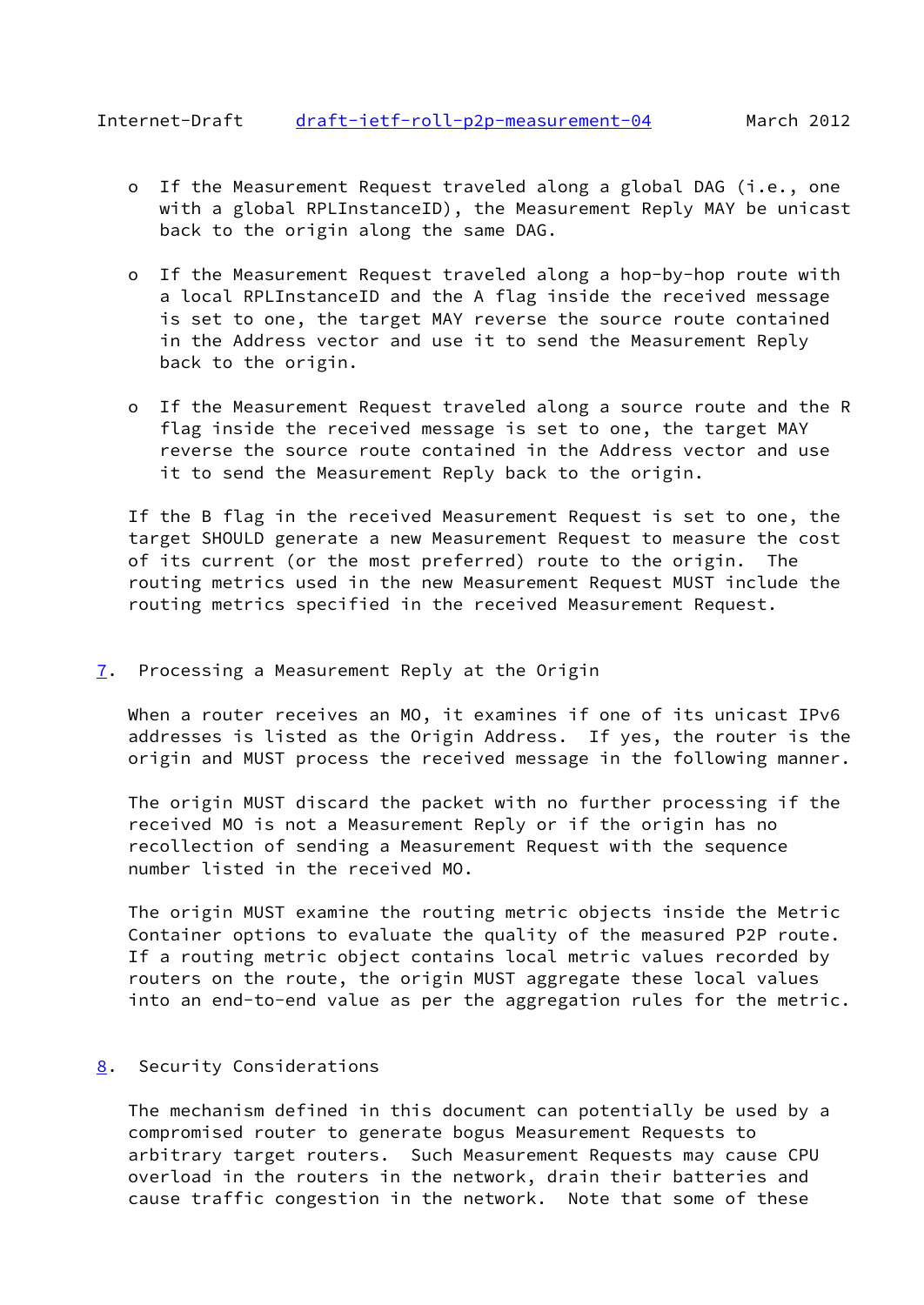problems would occur even if the compromised router were to generate

Goyal, et al. Expires September 8, 2012 [Page 16]

<span id="page-18-1"></span>Internet-Draft [draft-ietf-roll-p2p-measurement-04](https://datatracker.ietf.org/doc/pdf/draft-ietf-roll-p2p-measurement-04) March 2012

bogus data traffic to arbitrary destinations.

 Since a Measurement Request can travel along a source route specified in the Address vector, some of the security concerns that led to the deprecation of Type 0 routing header  $[RECS095]$  may be valid here. To address such concerns, the mechanism described in this document includes several remedies:

- o This document requires that a route inserted inside the Address vector must be a strict source route and must not include any multicast addresses.
- o This document requires that an MO message must not cross the boundaries of the RPL routing domain where it originated. A router must not forward a received MO message further if the next hop belongs to a different RPL routing domain. Hence, any security problems associated with the mechanism would be limited to one RPL routing domain.
- o This document requires that a router must drop a received MO message if the next hop address is not on-link or if it is not a unicast address.
- o This document requires that a router must check the source route inside the Address vector of each received MO message to ensure that it does not contain a loop involving the router. The router must drop the received packet if the source route does contain such a loop. This and the previous two rules protect the network against some of the security concerns even if a compromised node inserts a malformed Address vector inside the MO message.

## <span id="page-18-0"></span>[9](#page-18-0). IANA Considerations

 IANA is requested to allocate new code points in the "RPL Control Codes" registry for the "Measurement Object" and "Secure Measurement Object" described in this document.

|  | Descrintion | <b>RETELENCE</b> |  |
|--|-------------|------------------|--|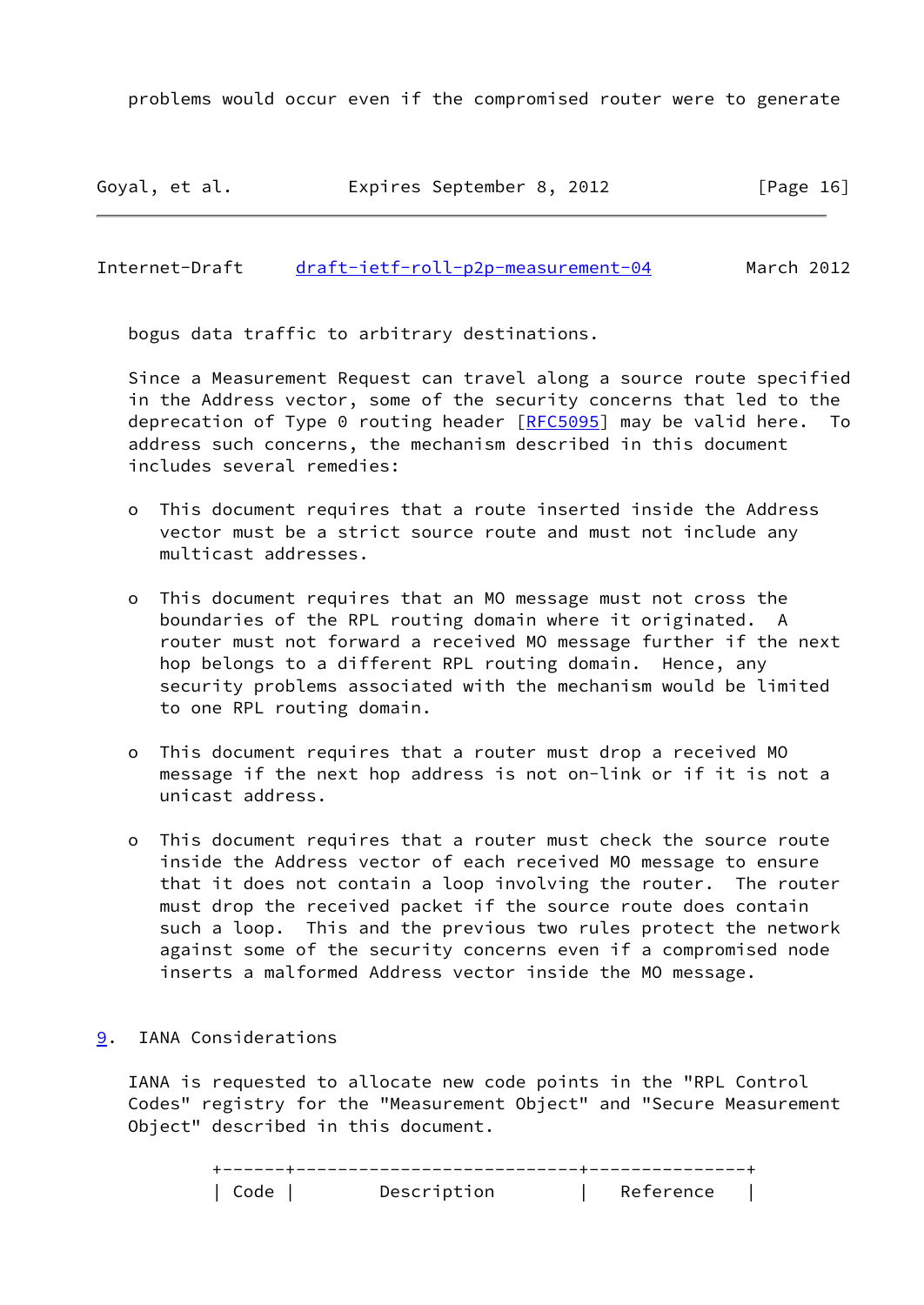| 0x06   Measurement Object   This document        |  |  |
|--------------------------------------------------|--|--|
| 0x86   Secure Measurement Object   This document |  |  |
|                                                  |  |  |

RPL Control Codes

| Goyal, et al. | Expires September 8, 2012 |  | [Page 17] |
|---------------|---------------------------|--|-----------|
|---------------|---------------------------|--|-----------|

<span id="page-19-1"></span>Internet-Draft [draft-ietf-roll-p2p-measurement-04](https://datatracker.ietf.org/doc/pdf/draft-ietf-roll-p2p-measurement-04) March 2012

## <span id="page-19-0"></span>[10.](#page-19-0) Acknowledgements

 Authors gratefully acknowledge the contributions of Matthias Philipp, Pascal Thubert, Richard Kelsey and Zach Shelby in the development of this document.

- <span id="page-19-2"></span>[11.](#page-19-2) References
- <span id="page-19-3"></span>[11.1](#page-19-3). Normative References

 [RFC2119] Bradner, S., "Key words for use in RFCs to Indicate Requirement Levels", [BCP 14](https://datatracker.ietf.org/doc/pdf/bcp14), [RFC 2119](https://datatracker.ietf.org/doc/pdf/rfc2119), March 1997.

<span id="page-19-4"></span>[11.2](#page-19-4). Informative References

<span id="page-19-6"></span>[I-D.ietf-roll-p2p-rpl]

 Goyal, M., Baccelli, E., Philipp, M., Brandt, A., and J. Martocci, "Reactive Discovery of Point-to-Point Routes in Low Power and Lossy Networks", [draft-ietf-roll-p2p-rpl-09](https://datatracker.ietf.org/doc/pdf/draft-ietf-roll-p2p-rpl-09) (work in progress), March 2012.

<span id="page-19-7"></span>[I-D.ietf-roll-routing-metrics]

 Barthel, D., Vasseur, J., Pister, K., Kim, M., and N. Dejean, "Routing Metrics used for Path Calculation in Low Power and Lossy Networks", [draft-ietf-roll-routing-metrics-19](https://datatracker.ietf.org/doc/pdf/draft-ietf-roll-routing-metrics-19) (work in progress), March 2011.

<span id="page-19-5"></span>[I-D.ietf-roll-rpl]

 Brandt, A., Vasseur, J., Hui, J., Pister, K., Thubert, P., Levis, P., Struik, R., Kelsey, R., Clausen, T., and T. Winter, "RPL: IPv6 Routing Protocol for Low power and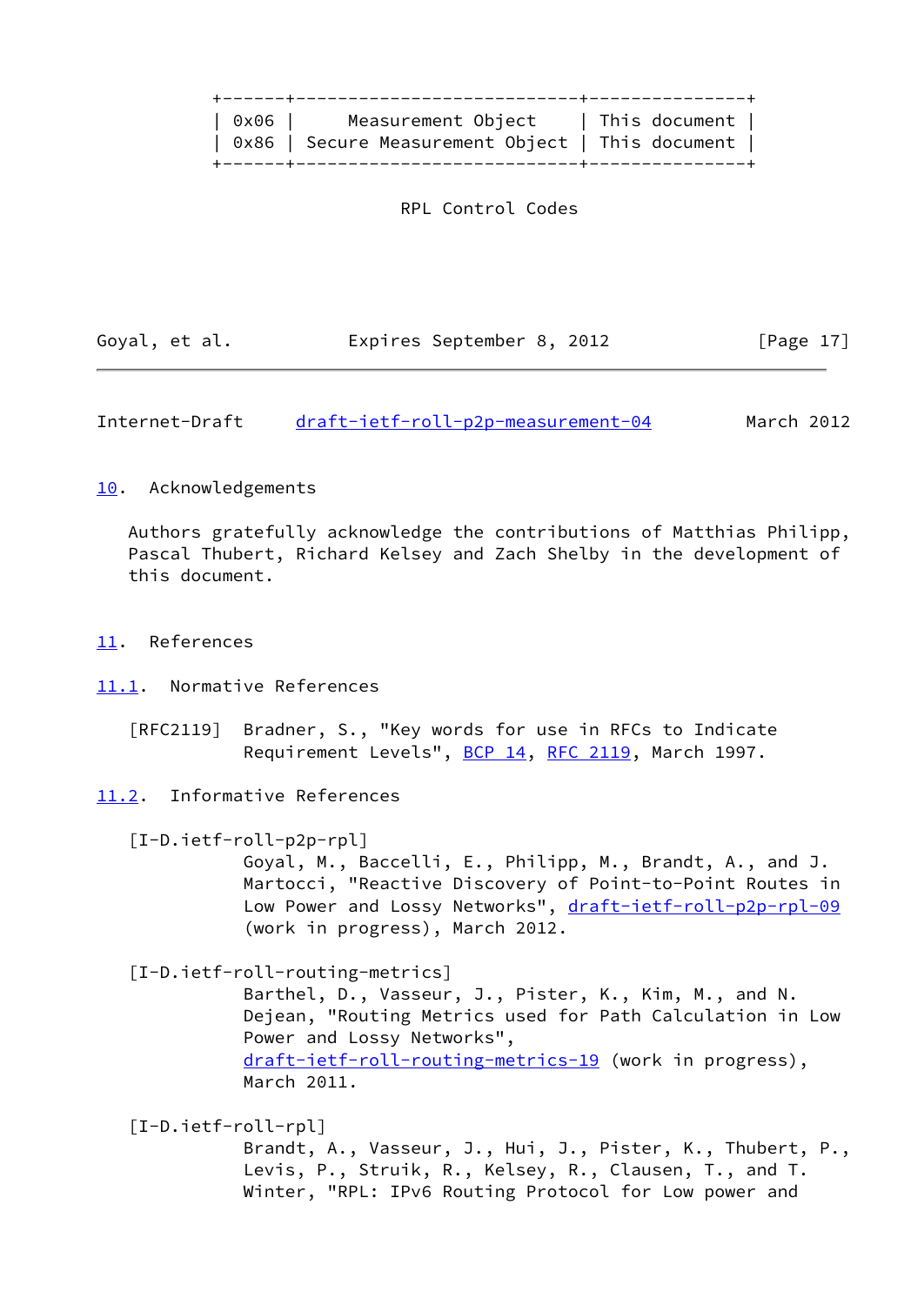Lossy Networks", [draft-ietf-roll-rpl-19](https://datatracker.ietf.org/doc/pdf/draft-ietf-roll-rpl-19) (work in progress), March 2011.

<span id="page-20-1"></span>[I-D.ietf-roll-terminology]

 Vasseur, J., "Terminology in Low power And Lossy Networks", [draft-ietf-roll-terminology-06](https://datatracker.ietf.org/doc/pdf/draft-ietf-roll-terminology-06) (work in progress), September 2011.

- [RFC5095] Abley, J., Savola, P., and G. Neville-Neil, "Deprecation of Type 0 Routing Headers in IPv6", [RFC 5095,](https://datatracker.ietf.org/doc/pdf/rfc5095) December 2007.
- [RFC5826] Brandt, A., Buron, J., and G. Porcu, "Home Automation Routing Requirements in Low-Power and Lossy Networks", [RFC 5826,](https://datatracker.ietf.org/doc/pdf/rfc5826) April 2010.

| Goyal, et al. | Expires September 8, 2012 |  | [Page 18] |
|---------------|---------------------------|--|-----------|
|---------------|---------------------------|--|-----------|

- <span id="page-20-0"></span>Internet-Draft [draft-ietf-roll-p2p-measurement-04](https://datatracker.ietf.org/doc/pdf/draft-ietf-roll-p2p-measurement-04) March 2012
	- [RFC5867] Martocci, J., De Mil, P., Riou, N., and W. Vermeylen, "Building Automation Routing Requirements in Low-Power and Lossy Networks", [RFC 5867,](https://datatracker.ietf.org/doc/pdf/rfc5867) June 2010.

Authors' Addresses

 Mukul Goyal (editor) University of Wisconsin Milwaukee 3200 N Cramer St Milwaukee, WI 53211 USA

 Phone: +1 414 2295001 Email: mukul@uwm.edu

 Emmanuel Baccelli INRIA

 Phone: +33-169-335-511 Email: Emmanuel.Baccelli@inria.fr URI: <http://www.emmanuelbaccelli.org/>

Anders Brandt